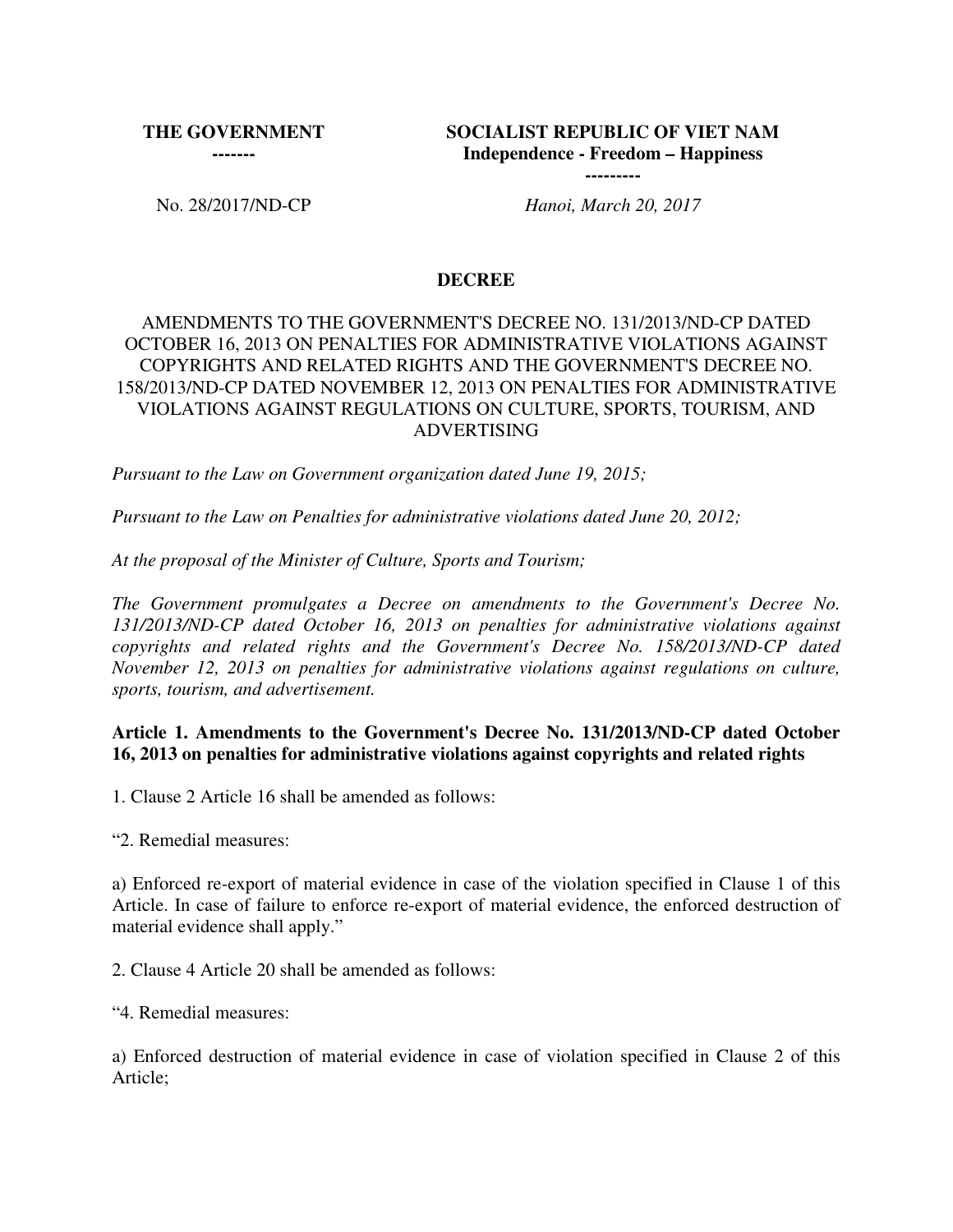b) Enforced re-export of material evidence in case of the act of import specified in Clause 3 of this Article. In case of failure to enforce re-export of material evidence, the enforced destruction of material evidence shall apply."

3. Clause 6 Article 35 shall be amended as follows:

"6. Remedial measures:

a) Enforced destruction of material evidence in case of violation specified in Clause 2 and Clause 5 of this Article;

b) Enforced re-export of material evidence in case of the act of import specified in Clause 3 and Clause 4 of this Article. In case of failure to enforce re-export of material evidence, the enforced destruction of material evidence shall apply."

4. Article 38 shall be amended as follows:

### **"Article 38. The power to impose penalties for administrative violations of Inspectorate**

1. Inspectors and persons authorized to perform specialized inspection tasks on their duties are entitled to:

a) Impose a fine of up to VND 500.000;

b) Confiscate exhibits of administrative violations whose value does not exceed the fine specified in point a of this Clause;

c) Enforce remedial measures specified in point dd Clause 1 Article 28 of the Law on Actions against administrative violations.

2. The Chief Inspectors at Department level, chiefs of specialized inspectorate teams at Department level, the Chief Inspector of Aviation Department, the Chief Inspector of Maritime Administration are entitled to:

a) Impose a fine of up to VND 50.000.000;

b) Suspend violators' practice certificates with a defined term;

c) Confiscate exhibits of administrative violations whose value does not exceed the fine specified in point a of this Clause;

d) Enforce remedial measures specified in Article 3 of this Decree.

3. Chiefs of specialized inspectorate teams at Ministerial level are entitled to:

a) Impose a fine of up to VND 175.000.000;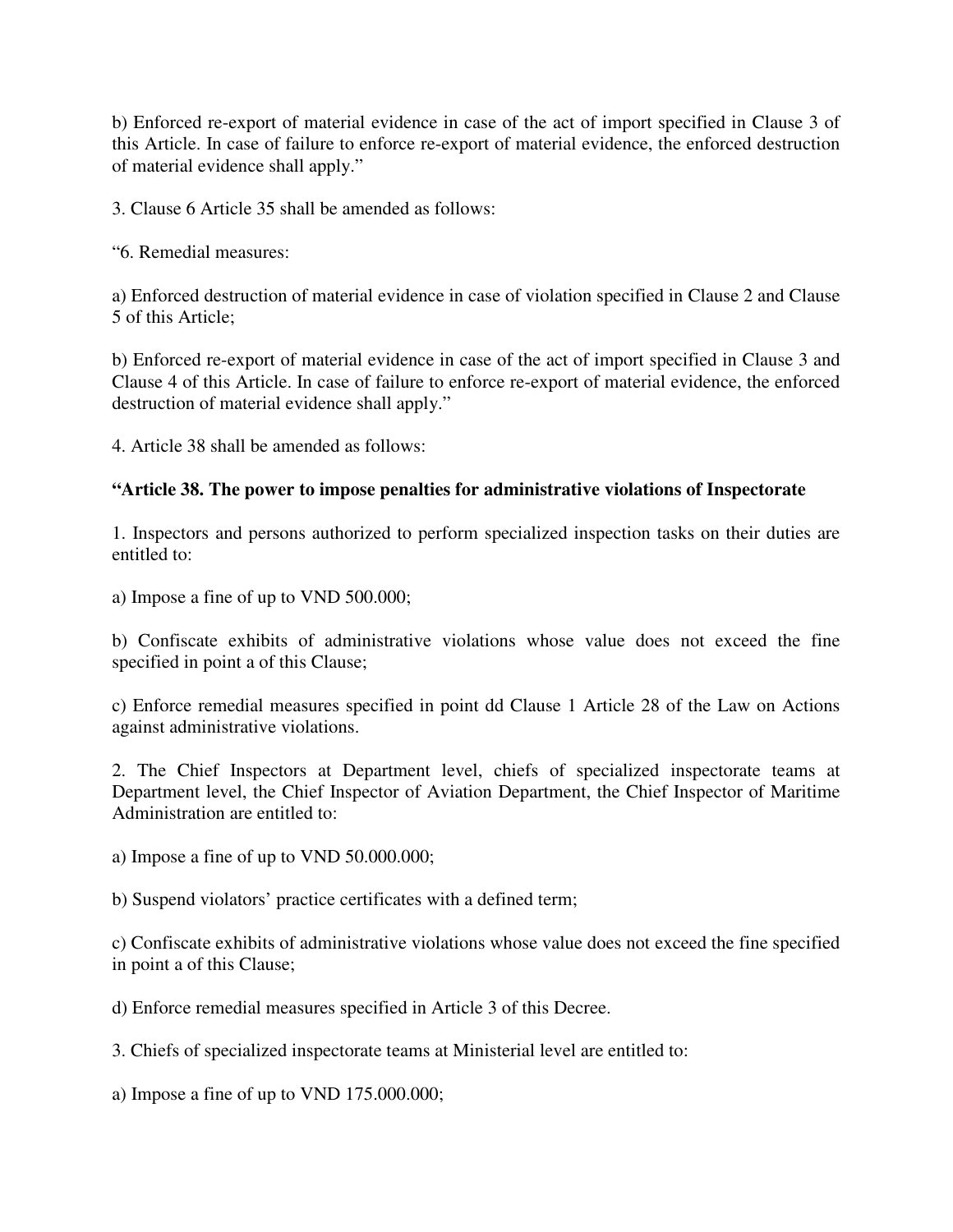b) Suspend violators' practice certificates with a defined term;

c) Confiscate exhibits of administrative violations whose value does not exceed the fine specified in point a of this Clause;

d) Enforce remedial measures specified in Article 3 of this Decree.

4. The Ministerial Chief Inspector, Director of Vietnam Maritime Administration, Director of the Civil Aviation Authority of Vietnam, Director of Department of Radio Frequency, Director of Vietnam Telecommunications Authority, Director of Department of Radio and Television and Electronic Information, Director of Press Department, Director of Department of Publishing, Printing and Release are entitled to:

a) Impose a fine of up to VND 250.000.000;

b) Suspend violators' practice certificates with a defined term;

c) Confiscate exhibits of administrative violations;

d) Enforce remedial measures specified in Article 3 of this Decree."

5. The number order of Clauses 3, 4 and 5 after the aforesaid Clause 3 of Article 39 shall be changed to Clauses 4, 5, 6.

6. Article 40 shall be amended as follows:

### **"Article 40. Distribution of power to impose penalties for administrative violations of the Border guards, Maritime Polices, Customs agencies, market surveillance authorities and Inspectorate**

1. The competent border guard officers have the power to impose penalties and enforce remedial measures for administrative violations prescribed in Clause 1 Article 8; Article 16; acts of import and export prescribed in Clause 3 Article 20; acts of import prescribed in Clause 3 and acts of import and export prescribed in Clause 4 Article 35 of this Decree as prescribed in Article 40a of this Decree and their authorized functions, tasks, powers.

2. The competent coastguard officers have the power to impose penalties and enforce remedial measures for administrative violations prescribed in Clause 1 Article 8; Article 16; acts of import and export prescribed in Clause 3 Article 20; Point b Clause 2 Article 29; acts of import prescribed in Clause 3 and acts of import and export prescribed in Clause 4 Article 35 of this Decree as prescribed in Article 40b of this Decree and their authorized functions, tasks, powers.

3. The competent customs officers have the power to impose penalties and enforce remedial measures for administrative violations prescribed in Clause 1 Article 8; Article 16; acts of import and export prescribed in Clause 3 Article 20; acts of import prescribed in Clause 3 and acts of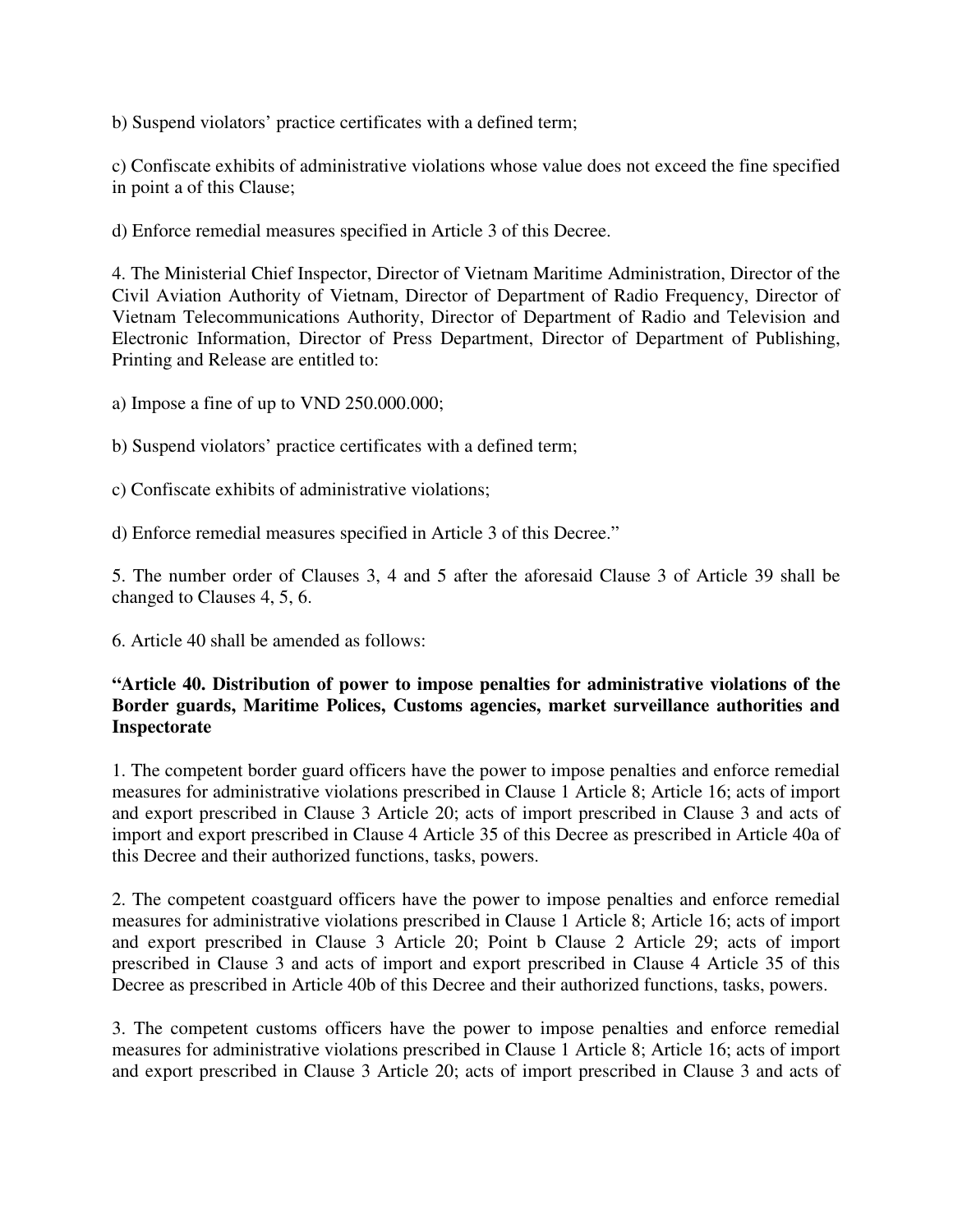import and export prescribed in Clause 4 Article 35 of this Decree as prescribed in Article 40c of this Decree and their authorized functions, tasks, powers.

4. Competent market surveillance officials have the power to impose penalties and enforce remedial measures for administrative violations prescribed in Articles 8, 214, 15, 18, 19, acts of producing, assembling, mutating, distributing, selling or renting prescribed in Clause 3 Article 20; Articles 24, 26, 27, 38, 29, 31, 33 and 34; acts of distributing prescribed in Clause 3 and acts of producing, assembling, mutating, distributing, selling or renting prescribed in Clause 4, Clause 5 Article 35 of this Decree as prescribed in Article 40d of this Decree and their authorized functions, tasks, powers.

5. Competent inspectors have power to impose penalties and enforce remedial measures for administrative violations specified in this Decree as follows:

a) Competent inspectors of Inspectorate of Culture, Sports and Tourism and Inspectorate of Culture, Sports and Tourism have power to impose penalties and enforce remedial measures for administrative violations specified in Chapter II of this Decree and Article 38 of this Decree;

b) Competent inspectors of Inspectorate of Information and Communications have power to impose penalties and enforce remedial measures for administrative violations prescribed in Articles 9, 10, 11, 12 and Clause 2 Article 13; Articles 15, 17, 18, 19, 20, 21, 22, 23, 24, 25, 26, 27 and 28; Point a Clause 2 and Clause 3 Article 29; Articles 30, 31, 32, 33, 34 and 35 of this Decree within their competence in Article 38 of this Decree and their authorized functions, tasks, powers.

c) Competent inspectors of Inspectorate of Transports have power to impose penalties and enforce remedial measures for administrative violations prescribed in Clause 1 Article 8; Point b Clause 2 Article 29 of this Decree within their competence in Article 38 of this Decree and their authorized functions, tasks, powers."

7. Articles 40a, 40b, 40c, and 40d shall be added as follows:

## **"Article 40a. The power to impose penalties for administrative violations of the Border guard**

1. Captains of border guard stations, leaders of coastal guard teams, commanders of border guard at checkpoints, commanders of border guard at harbor checkpoints are entitled to:

a) Impose a fine of up to VND 25.000.000;

b) Confiscate exhibits of administrative violations whose value does not exceed the fine specified in point a of this Clause;

c) Enforce remedial measures specified in point dd Clause 1 Article 28 of the Law on Penalties for administrative violations and Clauses 1, 2, 3 and 4 Article 3 of this Decree.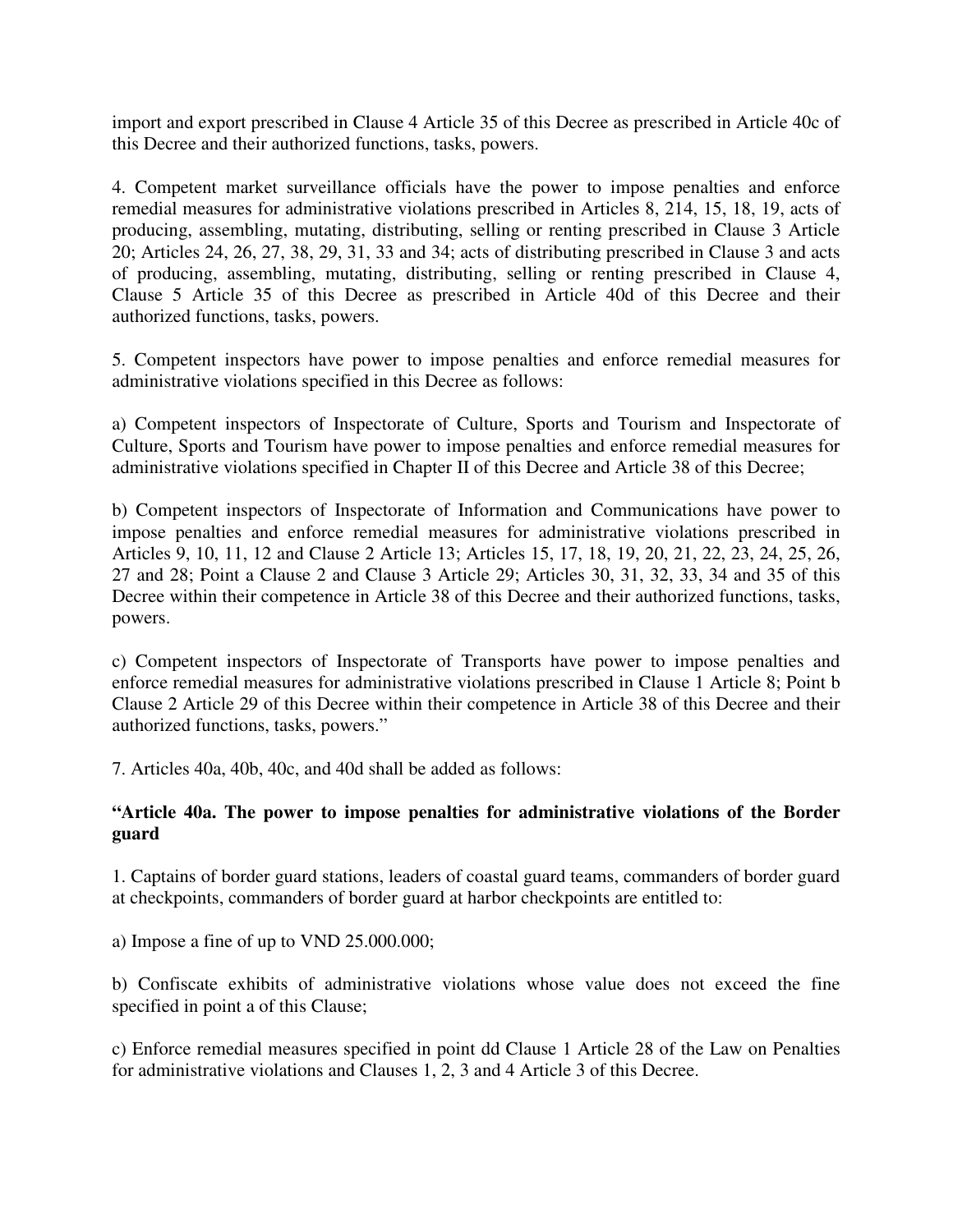2. Captains of provincial border guard command centers, commanders of coastal guard fleets affiliated to the Border Guard Headquarters are entitled to:

a) Impose a fine of up to VND 250.000.000;

b) Suspend violators' practice certificates with a defined term;

c) Confiscate exhibits of administrative violations;

d) Enforce remedial measures specified in point dd Cause 1 Article 28 of the Law on Penalties for administrative violations and Clauses 1, 2, 3 and 4 Article 3 of this Decree.

### **"Article 40b. The power to impose penalties for administrative violations of the coastguard**

1. Coastguard team leaders are entitled to: impose a fine of up to VND 5,000,000.

2. Coastguard squad leaders and captains of coastguard stations are entitled to:

a) Impose a fine of up to VND 10.000.000;

b) Enforce remedial measures specified in point dd Clause 1 Article 28 of the Law on Penalties for administrative violations.

3. Commanders of coastguard platoons are entitled to:

a) Impose a fine of up to VND 25.000.000;

b) Confiscate exhibits of administrative violations whose value does not exceed the fine specified in point a of this Clause;

c) Enforce remedial measures specified in point d and dd Cause 1 Article 28 of the Law on Penalties for administrative violations and Clauses 1, 2, 3 and 4 Article 3 of this Decree.

4. Commanders of coastguard fleets are entitled to:

a) Impose a fine of up to VND 50.000.000;

b) Confiscate exhibits of administrative violations whose value does not exceed the fine specified in point a of this Clause;

c) Enforce remedial measures specified in point d and dd Cause 1 Article 28 of the Law on Penalties for administrative violations and Clauses 1, 2, 3 and 4 Article 3 of this Decree.

5. Commanders of regional coastguard command centers are entitled to:

a) Impose a fine of up to VND 100.000.000;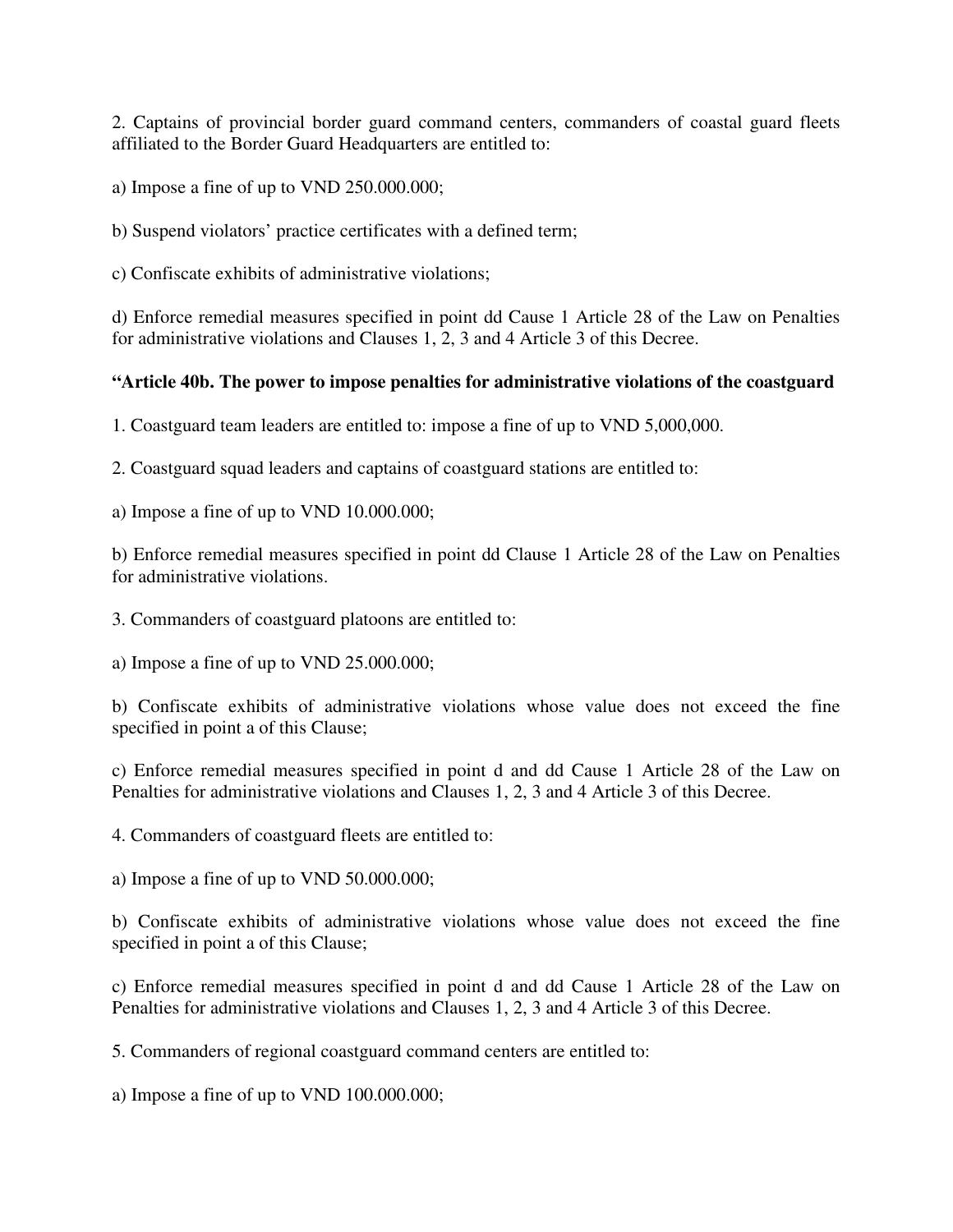b) Confiscate exhibits of administrative violations whose value does not exceed the fine specified in point a of this Clause;

c) Enforce remedial measures specified in point d and dd Cause 1 Article 28 of the Law on Penalties for administrative violations and Clauses 1, 2, 3 and 4 Article 3 of this Decree.

6. Commanders of Coastguard Headquarters are entitled to:

a) Impose a fine of up to VND 250.000.000;

b) Suspend violators' practice certificates with a defined term;

c) Confiscate exhibits of administrative violations;

c) Enforce remedial measures specified in point d and dd Cause 1 Article 28 of the Law on Penalties for administrative violations and Clauses 1, 2, 3 and 4 Article 3 of this Decree.

#### **"Article 40b. The power to impose penalties for administrative violations of the customs**

1. Directors of Sub-departments of Customs, Sub-departments of Post-Clearance Inspection, team leaders of Provincial Customs Departments, smuggling prevention team leaders, customs procedures team leaders, leaders of customs control teams at sea and leaders of intellectual property right protection teams of the Smuggling Investigation and Prevention Department of the General Department of Customs are entitled to:

a) Impose a fine of up to VND 25.000.000;

b) Confiscate exhibits of administrative violations whose value does not exceed the fine specified in point a of this Clause;

c) Enforce remedial measures specified in point d, dd and g Cause 1 Article 28 of the Law on Penalties for administrative violations and Clauses 1, 2, 3 and 4 Article 3 of this Decree.

2. Director of the Smuggling Investigation Department, Director of the Post-clearance Inspection Department affiliated to the General Department of Customs, Director of Provincial Customs Departments are entitled to:

a) Impose a fine of up to VND 50.000.000;

b) Suspend violators' practice certificates with a defined term;

c) Confiscate exhibits of administrative violations whose value does not exceed the fine specified in point a of this Clause;

d) Enforce remedial measures specified in point d, dd and g Cause 1 Article 28 of the Law on Penalties for administrative violations and Clauses 1, 2, 3 and 4 Article 3 of this Decree.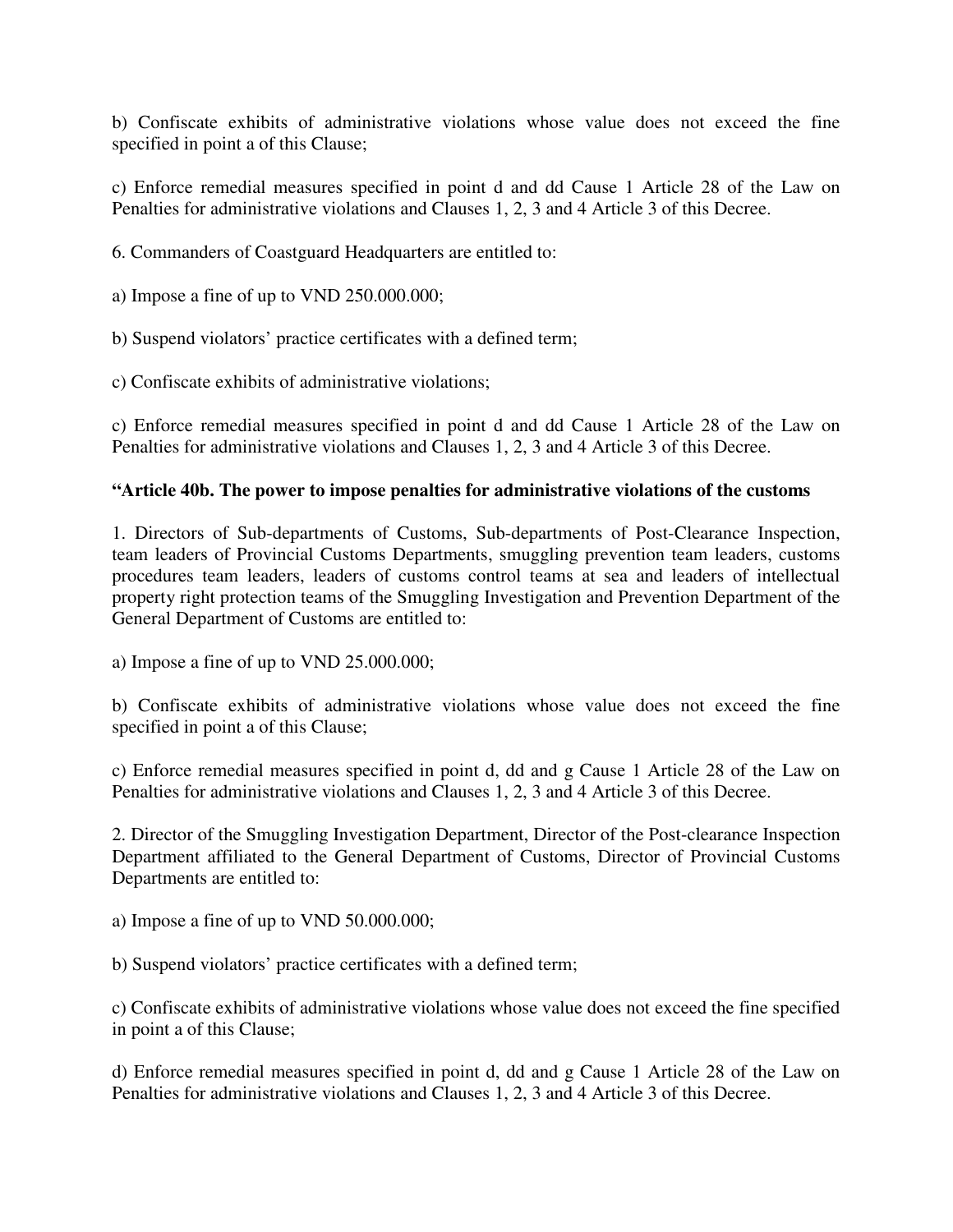3. The Director of the General Department of Customs is entitled to:

a) Impose a fine of up to VND 250.000.000;

b) Confiscate exhibits of administrative violations;

c) Enforce remedial measures specified in point d, dd and g Cause 1 Article 28 of the Law on Penalties for administrative violations and Clauses 1, 2, 3 and 4 Article 3 of this Decree.

## **"Article 40b. The power to impose penalties for administrative violations of market surveillance authorities**

1. Leaders of market surveillance teams are entitled to:

a) Impose a fine of up to VND 25.000.000;

b) Confiscate exhibits of administrative violations whose value does not exceed the fine specified in point a of this Clause;

c) Enforce remedial measures specified in point dd, e and g Clause 1 Article 28 of the Law on Penalties for administrative violations and Clauses 1, 2, 3 and 4 Article 3 of this Decree.

2. Director of Market Surveillance Departments of Provincial Departments of Industry and Trade, managers of departments of smuggling prevention, counterfeit prevention, and good quality control affiliated to Market Surveillance Agency are entitled to:

a) Impose a fine of up to VND 50.000.000;

b) Confiscate exhibits of administrative violations whose value does not exceed the fine specified in point a of this Clause;

c) Suspend violators' practice certificates with a defined term;

d) Enforce remedial measures specified in Article 3 of this Decree.

3. Director of Market Surveillance Agency is entitled to:

a) Impose a fine of up to VND 250.000.000;

b) Confiscate exhibits of administrative violations;

c) Suspend violators' practice certificates with a defined term;

d) Enforce remedial measures specified in Article 3 of this Decree."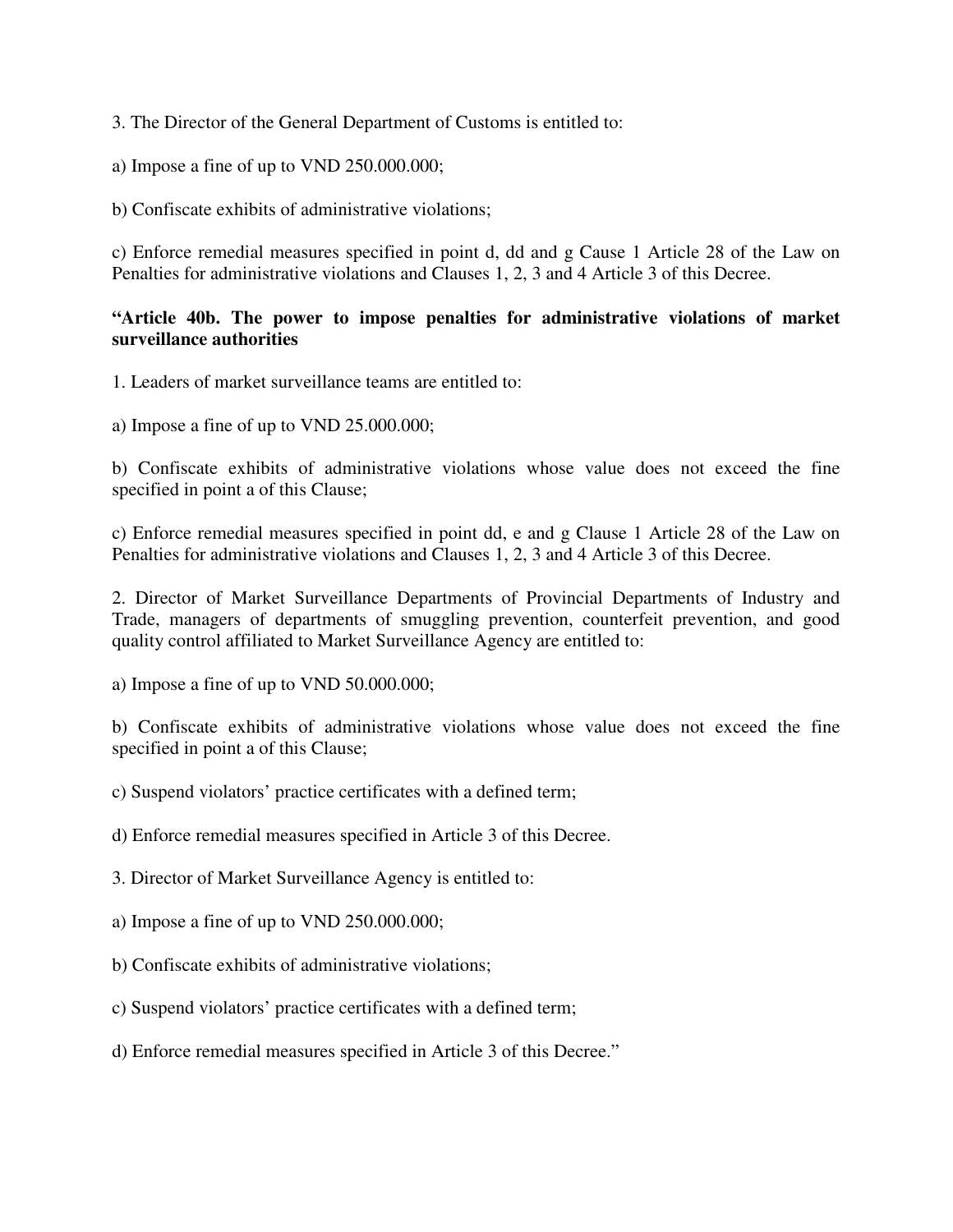## **Article 2. Amendments to the Government's Decree No. 158/2013/ND-CP dated November 12, 2013 on penalties for administrative violations against regulations on culture, sports, tourism, and advertising**

1. Clauses 8, 9, 10 and 11 shall be added to Article 2 as follows:

"8. Enforced satisfaction of requirements for facilities, equipment in film studios featuring special effects that affect moviegoers.

9. Enforced removal of violating works in the electronic forms, on the network and digital environment.

10. Enforced revocation of titles and prizes awarded to winners of beauty contests and model contests; certificates of eligibility for sports business; certificates of eligibility for antiques appraisal business; certificates of eligibility for relic rehabilitating practice; relic rehabilitating practice certificates; licenses to provide international travel services; tour guide's cards; narrator's certificates; licenses plates of tour vehicles.

11. Enforced suspension of gaming centers, karaoke boxes, and dance clubs not in accordance with a certain distance as prescribed."

2. Clause 2 Article 3 shall be amended as follows:

"2. The fines specified in Chapter II and Chapter III of this Decree are imposed on individuals, except for the case mentioned in Point a Clause 1, Point a Clause 3, Point d Clause 4 of Article 4; Point b Clause 4, Clause 5 Article 6; Article 8; Point a and Point c Clause 1, Clause 3 Article 10; Point b Clause 1, Point a Clause 3, Points a, b and c Clause 5, Clauses 6, 7 and 8 Article 13; Clauses 1, 3, Point d Clause 5, Clause 6 and Clause 7 Article; Point b Clause 2 Article 15; Clause 1 and Clause 3 Article 16; Point a Clause 1, Point b Clause 3 Article 17; Point c Clause 3 Article 23; Clauses 1, 2 and 4 Article 23a; Clauses 1, 2 and 4 Article 23c; Clause 1 and Points a, b and c Clause 2 Article 24; Clause 2 and Clause 4 Article 27; Point b Clause 1 Article 30; Clause 2 Article 32; Article 33; Clauses 1,2 and 4 Article 34; Clause 1, Clause 5 Article 40; Article 41; Points a, b and e Clause 1, Clauses 2, 3, 4, 5, 6, 7, 8, 9 and 10 Article 42; Point c Clause 1 Article 52; Clause 2 and Clause 3 Article 55; Clause 2 Article 56; Article 57, Article 58, Points a, b and c Clause 3 Article 59, Point a Clause 2 Article 68, Clause 2 Article 69 and Clause 1 Article 70 that are fines to be imposed on organizations. For a same violation, fines applicable to organizations will be equal to twice of the fines applicable to individuals."

3. Article 5 shall be amended as follows:

## **"Article 5. Violations against regulations on film release**

1. A fine of from VND 1,000,000 to VND 2,000,000 shall be imposed for one of the following violations:

a) Selling or renting films intended for internal use;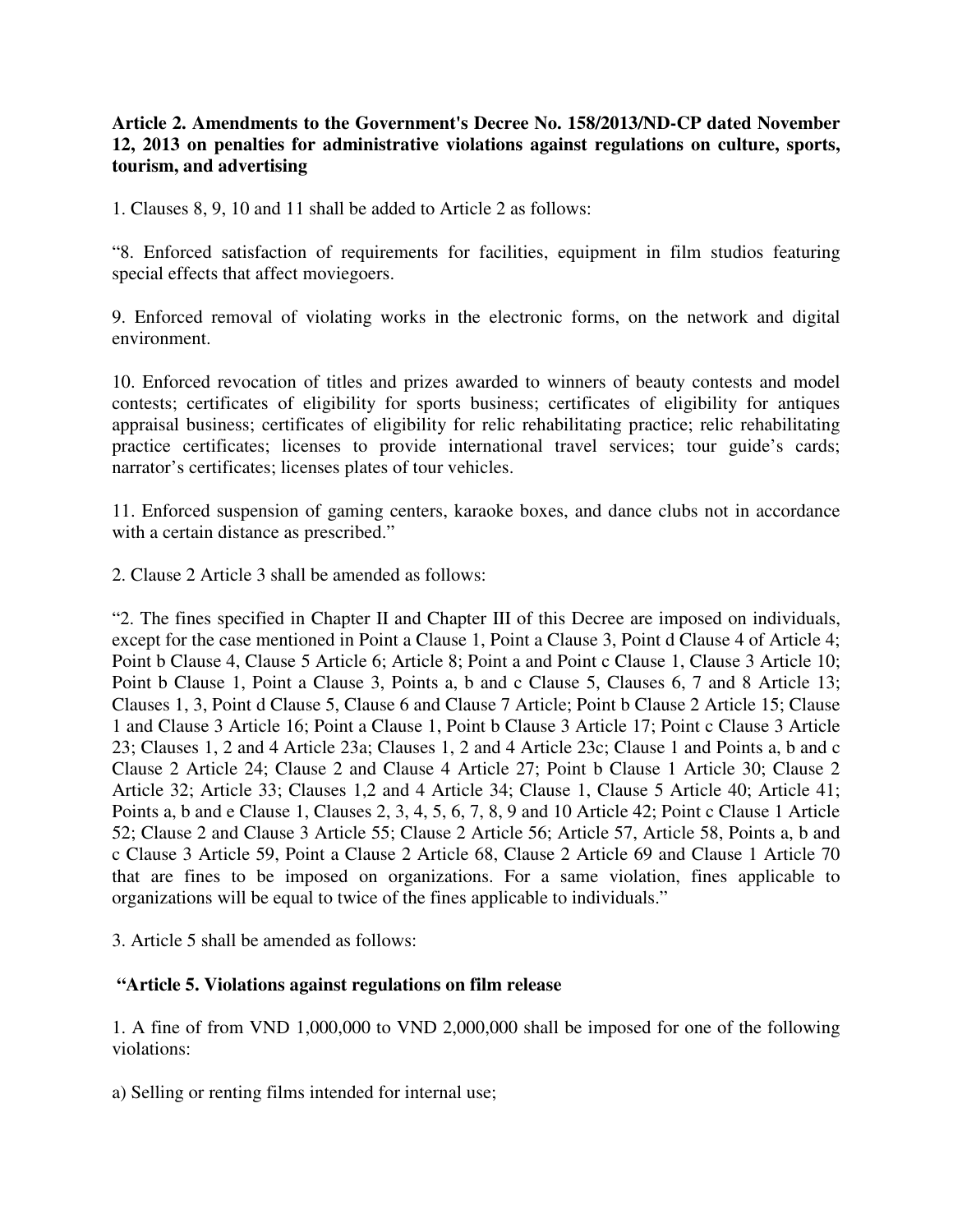b) Erasing or falsifying the rating cards on the video tape or disc.

2. A fine of from VND 15,000,000 to VND 20,000,000 shall be imposed for selling, renting video tapes or discs without rating cards; putting rating cards on other films than those licensed.

3. A fine of from VND 20,000,000 to VND 15,000,000 shall be imposed for swapping the video tapes of discs that bear the rating cards.

4. A fine of from VND 15,000,000 to VND 20,000,000 shall be imposed for one of the following violations:

a) Selling, renting, or releasing unapproved films in the form of celluloid films, video tapes or discs without the license for release;

b) Distributing celluloid films, video tapes or discs beyond the scope in the license for release.

5. A fine of from VND 20,000,000 to VND 25,000,000 shall be imposed for selling, renting, or releasing films in the form of celluloid films, video tapes or discs that are supposed to be revoked, confiscated, destroyed or banned under a regulatory body's decision.

6. Remedial measures:

a) Enforced destruction of the illegal items mentioned in Clauses 1, 2, and 3; Points a Clause 4 and Clause 5 of this Article;

b) Enforced transfer of the profits earned from illegal activities to government budget, applicable to the violations in Clauses 1, 2, 3, 4, and 5 of this Article."

4. Clause 2 Article 6 shall be amended as follows:

"2. A fine of from VND 3,000,000 VND to VND 5,000,000 shall be imposed for one of the following violations:

a) Making public films recorded in any kind of materials without rating card public;

b) Making public films with contents and extent other than those specified in the license for release or decision on broadcasting;

c) Failure to satisfy requirements for facilities, equipment in film studios featuring special effects that affect moviegoers during the operation,"

5. Clause 4 Article 6 shall be amended as follows:

"4. A fine of from VND 20,000,000 to VND 15,000,000 shall be imposed for one of the following violations: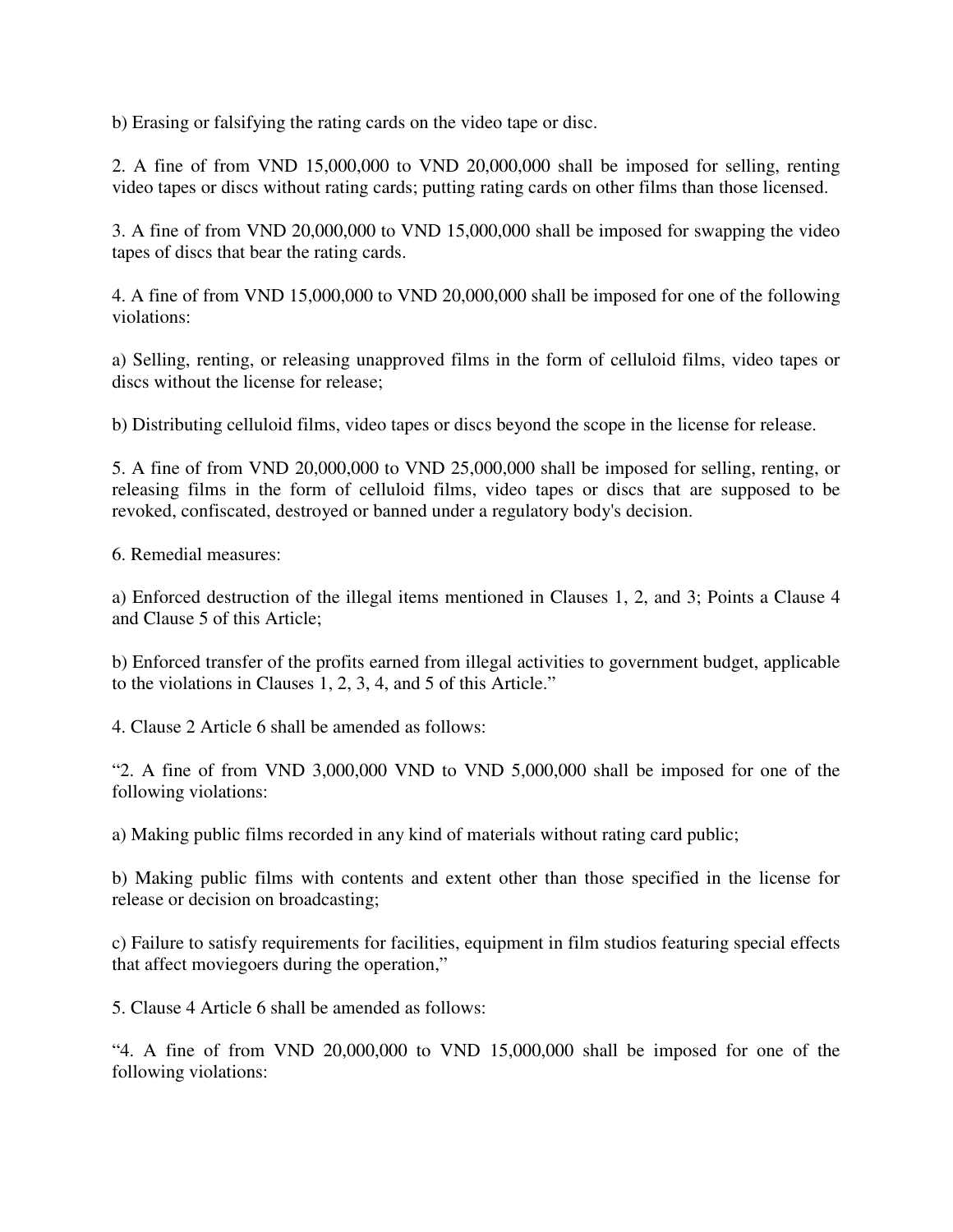a) Showing films that are supposed to be revoked, confiscated, destroyed or banned under a regulatory body's decision, or showing films that have pornographic contents, incite violence or debauchery;

b) Organizing specialized film festivals without the prior consent of competent agencies as prescribed."

6. Clauses 6 and 7 of Article 16 shall be amended as follows:

"6. Additional penalties:

Confiscating the illegal instruments, applicable to the violations in Point a Clause 4 of this Article.

7. Remedial measures:

a) Enforced destruction of exhibits of violations mentioned in Points a and b Clause 2; Clause 3; Point a Clause 4 and Clause 5 of this Article;

b) Enforced removal of the work which is infringed, in electronic form, on internet and digital environment for violations specified in Points a and b Clause 2; Clause 3 and Point a Clause 4 of this Article;

c) Enforced satisfaction of requirements for facilities, equipment in film studios featuring special effects that affect moviegoers during the operation as prescribed in Point c Clause 2 of this Article."

7. Article 7 shall be amended as follows:

## **"Article 7. Violations against regulations on reproducing and storing films**

1. A fine of from VND 15,000,000 to VND 20,000,000 shall be imposed for reproducing unapproved films.

2. A fine of from VND 20,000,000 to VND 25,000,000 shall be imposed for one of the following violations:

a) Reproducing films that are supposed to be revoked, confiscated, destroyed or banned under a regulatory body's decision;

b) Illegally storing films that are supposed to be revoked, confiscated, destroyed or banned under a regulatory body's decision.

3. Additional penalties: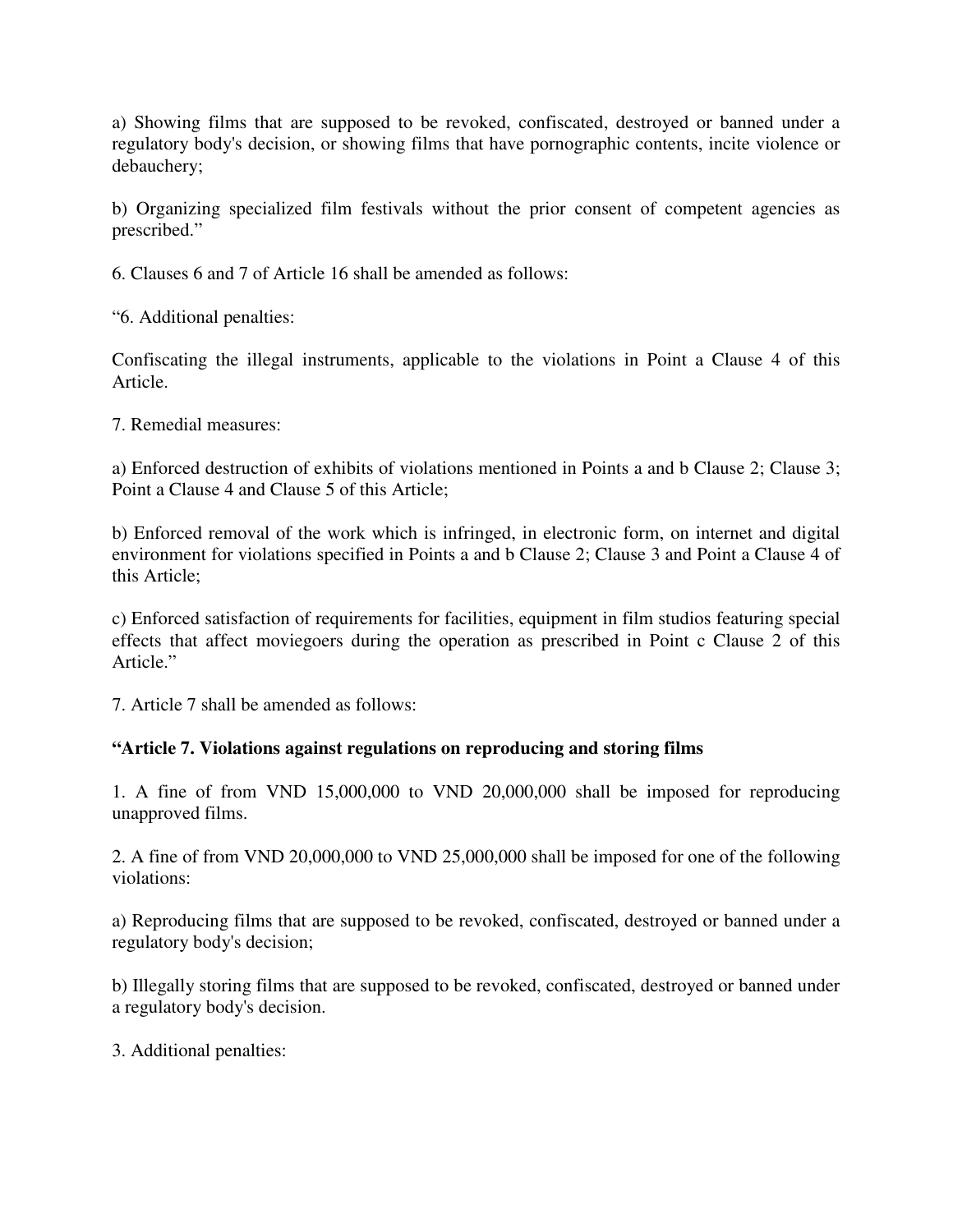Confiscating the illegal instruments, applicable to the violations in Clause 1, Point a Clause 2 of this Article.

4. Remedial measures:

Enforced destruction of exhibits of violations in case of violation specified in Clause 1 and Clause 2 of this Article;"

8. Article 9 shall be amended as follows:

### **"Article 9. Violations against the regulations on reproduction of audio and video recordings of art performances**

1. A fine of from VND 15,000,000 to VND 20,000,000 shall be imposed for reproducing unapproved audio and video recordings of art performances without license for content approval.

2. A fine of from 20.000.000 VND to 25,000,000 VND shall be imposed for one of the following violations:

a) Reproducing audio or video recording of art performances that are supposed revoked, confiscated, destroyed or banned under a regulatory body's decision.

b) Reproducing audio and video recordings of art performances that have pornographic contents, incite violence or debauchery.

3. Additional penalties:

Confiscating the illegal instruments, applicable to the violations in Clause 1 and Clause 2 of this Article.

4. Remedial measures:

a) Enforced destruction of material evidence in case of violation specified in Clause 1 and Clause 2 of this Article;

b) Enforced transfer of the profits earned from illegal activities to government budget, applicable to the violations Clause 1 and Clause 2 of this Article."

9. Clauses 3 and 4 of Article 10 shall be amended as follows:

"3. A fine of from VND 15,000,000 to VND 20,000,000 shall be imposed for putting rating cards on unapproved shows.

4. A fine of from VND 30,000,000 to VND 40,000,000 shall be imposed for producing audio and video recordings of art performances that have pornographic contents, incite violence,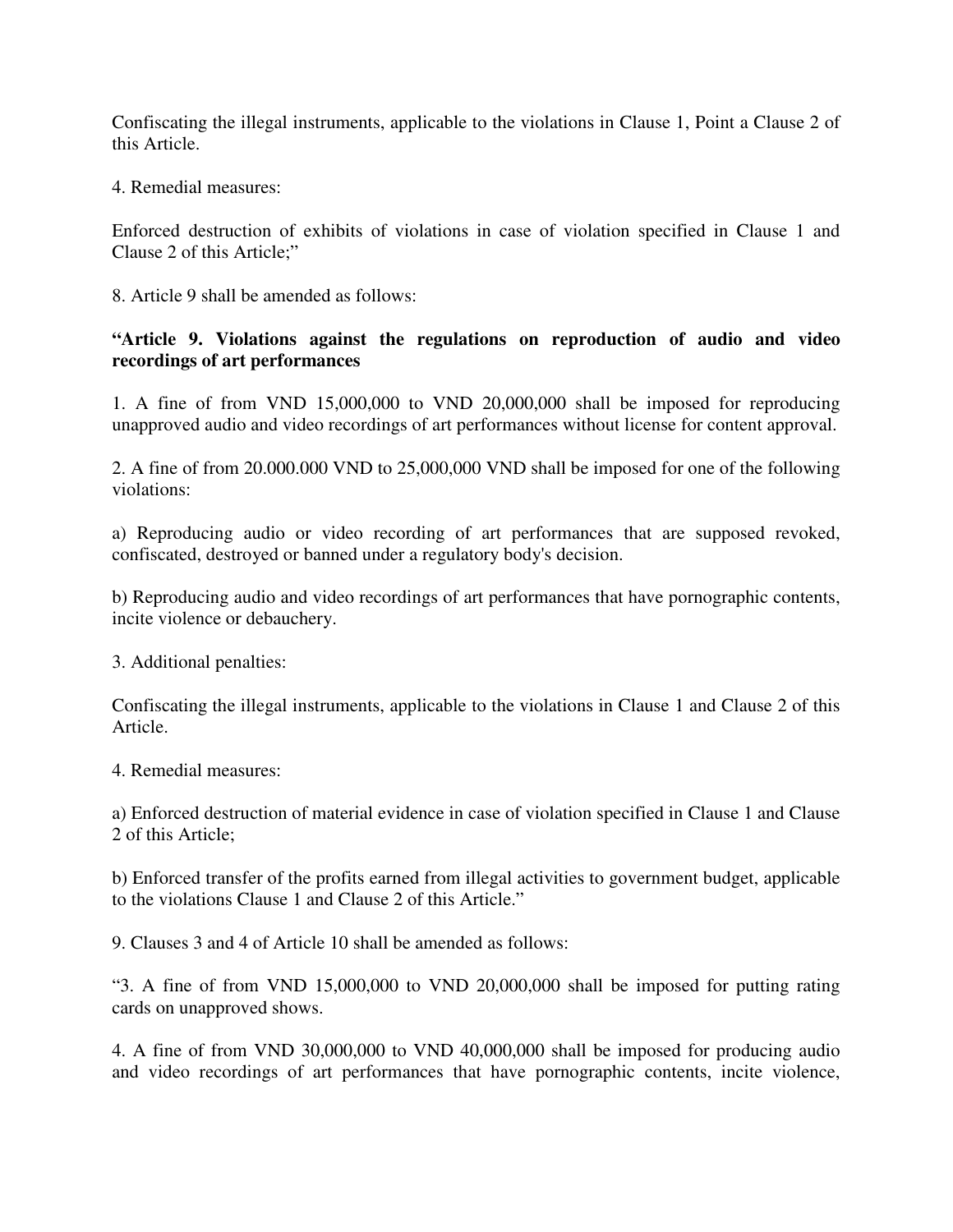debauchery; destruction of the environment, or that are not appropriate for Vietnam's value, social ethics standards, and fine traditions;"

10. Article 11 shall be amended as follows:

# **"Article 11. Violations against the regulations on selling, renting, or circulating audio and video recordings of art performances**

1. A fine of from VND 10,000,000 to VND 15,000,000 shall be imposed for selling, renting, or circulating of unapproved audio and video recordings of art performances.

2. A fine of from VND 15,000,000 to VND 20,000,000 shall be imposed for selling, renting, or circulating audio and video recordings of art performances that are supposed to be banned, revoked, confiscated, or destroyed under a regulatory body's decision.

3. Remedial measures:

a) Enforced destruction of material evidence in case of violation specified in Clause 1 and Clause 2 of this Article;

b) Enforced transfer of the profits earned from illegal activities to government budget, applicable to the violations Clause 1 and Clause 2 of this Article."

11. Article 12 shall be amended as follows:

# **"Article 12. Violations against the regulations on storing and distributing of audio and video recordings of art performances**

1. A fine of from VND 10.000.000 to VND 15.000.000 shall be imposed for illegally storing or distributing unapproved audio or video recordings of art performances that are unapproved or without rating cards.

2. A fine of from VND 15,000,000 to VND 20,000,000 shall be imposed for illegally storing and distributing audio and video recordings of art performances that incite debauchery, or that are not appropriate for Vietnam's value, social ethics standards, and fine traditions.

3. A fine of from VND 20,000,000 to VND 25,000,000 shall be imposed for illegally storing and distributing audio and video recordings of art performances that are supposed to be revoked, confiscated, destroyed, or banned under a regulatory body's decision.

4. Remedial measures:

a) Enforced destruction of the illegal items mentioned in Clauses 1, 2 and 3 of this Article;

b) Enforced removal of the work which is infringed, in electronic form, on internet and digital environment for violations specified in Clauses 1, 2 and 3 of this Article."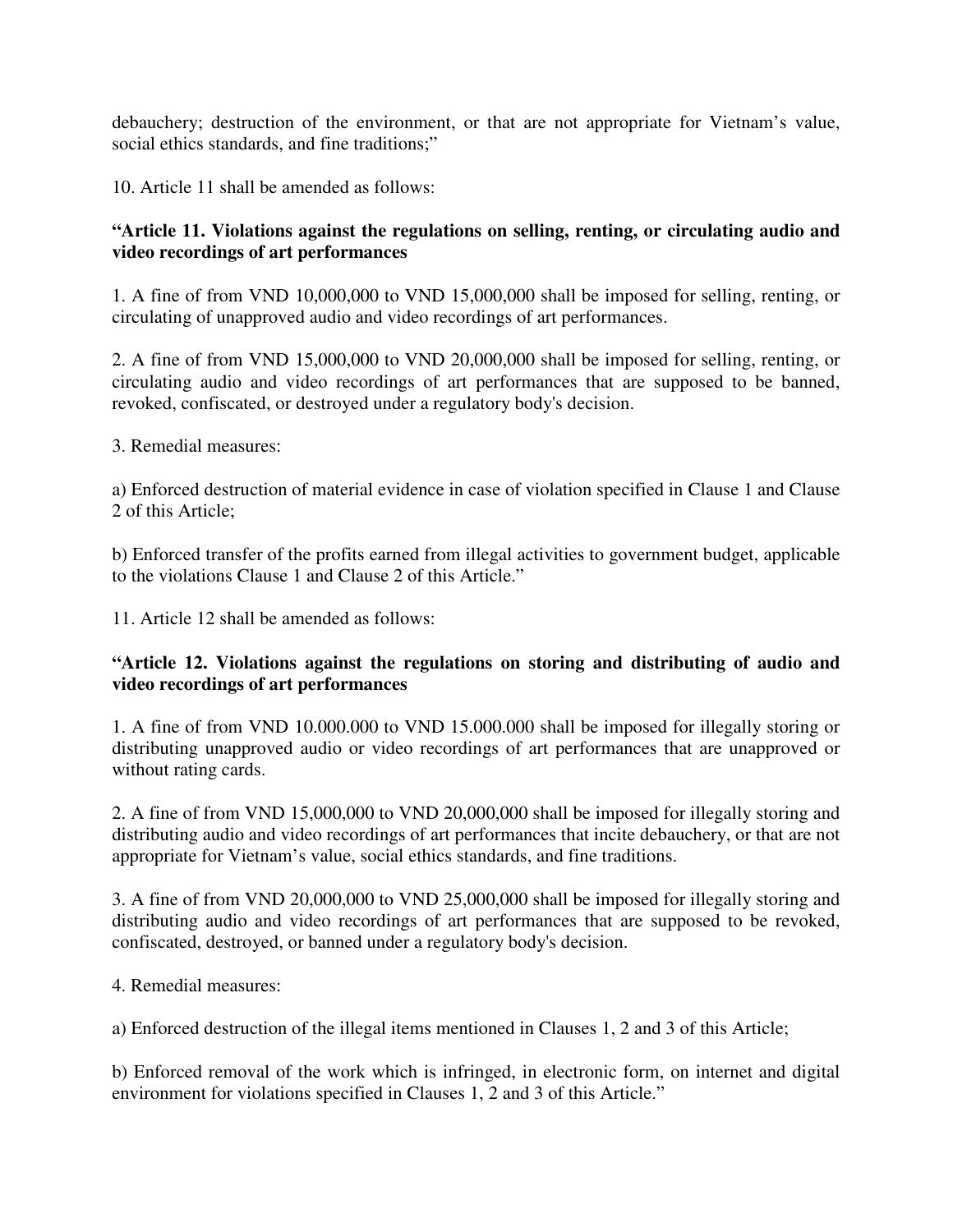12. Point dd and Point e shall be added to Clause 5 of Article 13 as follows:

"dd) Distributing, circulating personal images of art or fashion performers with objectionable contents, not appropriate to Vietnam's value, social ethics standards, fine traditions;

e) Performing inappropriate acts during the performance that are not suitable for Vietnam's fine tradition or negatively affect diplomatic relations during the art or fashion shows."

13. Clause 9a shall be added to Article 13 as follows:

"9a. The performer that commits one of the following acts prescribed in Clause 9 of this Article shall be banned from performance for 12 months."

14. Point a Clause 10 Article 13 shall be amended as follows:

"a) The performer that commits the acts mentioned in Point b and Point c Clause 3, Point d and Point e Clause 5 of this Article shall be banned from performance for 3 - 6 months;"

15. Clause 11 shall be added to Article 13 as follows:

"11. Remedial measures:

Enforced destruction of the illegal items mentioned in Point dd Clause 5 of this Article."

16. Clause 2 and the first paragraph of Clause 3 Article 14 shall be amended as follows:

"2. A fine of from VND 5,000,000 to VND 10.000.000 shall be imposed for one of the following violations:

a) Damaging the reputation of organizations or insulting the beauty or model contestants;

b) Making public, using titles won in beauty contests and model contests as a result of illegal participation.

3. Fines of holding beauty or model contests not in accordance with the license or a project that has sent to a competent authority for approval as follows:"

17. Clause 5 Article 14 shall be amended as follows:

"5. A fine of from VND 15.000.000 to VND 30.000.000 shall be imposed for one of the following violations:

a) Attending international beauty or model contests overseas without a license (if a license is compulsory);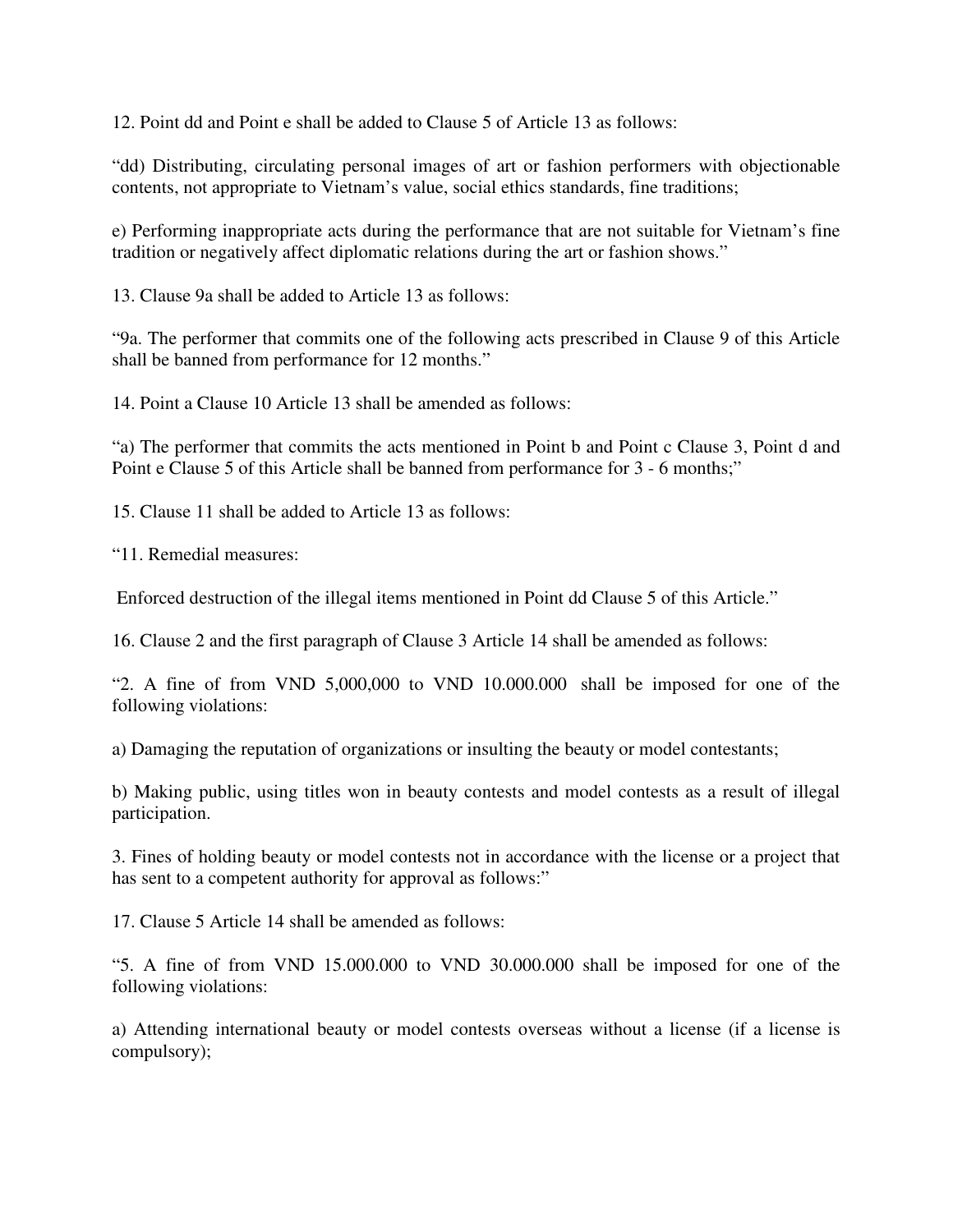b) Attending international beauty or model contests overseas and performing acts not appropriate to Vietnam's fine traditions or negatively affect Vietnam's image and diplomatic relations;

c) Performing acts not appropriate to Vietnam's value, social ethics standards, and fine traditions after winning titles of beauty contests and model contests;

d) Failure to revoke titles that have been given in beauty contests and model contests as required by licensing authorities."

18. Clause 8 Article 14 shall be amended as follows:

"8. Remedial measures:

a) Enforced offer of formal apologies, applicable to the violations in Point a Clause 2 of this Article;

b) Enforced rectification of the information mentioned in Point b Clause 2 of this Article;

c) Enforced revocation of titles that have been given in beauty contests and model contests as prescribed in Point c and Point d Clause 5 of this Article."

19. Clause 1 Article 15 shall be amended as follows:

"1. Warnings or fines of from VND 200,000 to 500,000 VND for burning incense or joss paper not in accordance with regulations of festival organizing board, historic site management board; throw, drop money into wells, ponds; profane or desecrate that affect the solemn atmosphere; litter causing environmental insanitation in the festival or historic site."

20. Article 16 shall be amended as follows:

### **"Article 16. Violations against regulations on conditions for holding cultural activities or providing public cultural services**

1. A fine of from VND 1,000,000 to VND 3.000.000 shall be imposed for one of the following violations:

a) Failure to establish a festival organizing board as prescribed;

b) Selling tickets, charging for participation in festivals;

c) Toilets are unavailable or available but unsatisfied with standards as prescribed in the festival or historic sites.

2. A fine of from VND 3,000,000 to VND 5.000.000 shall be imposed for one of the following violations: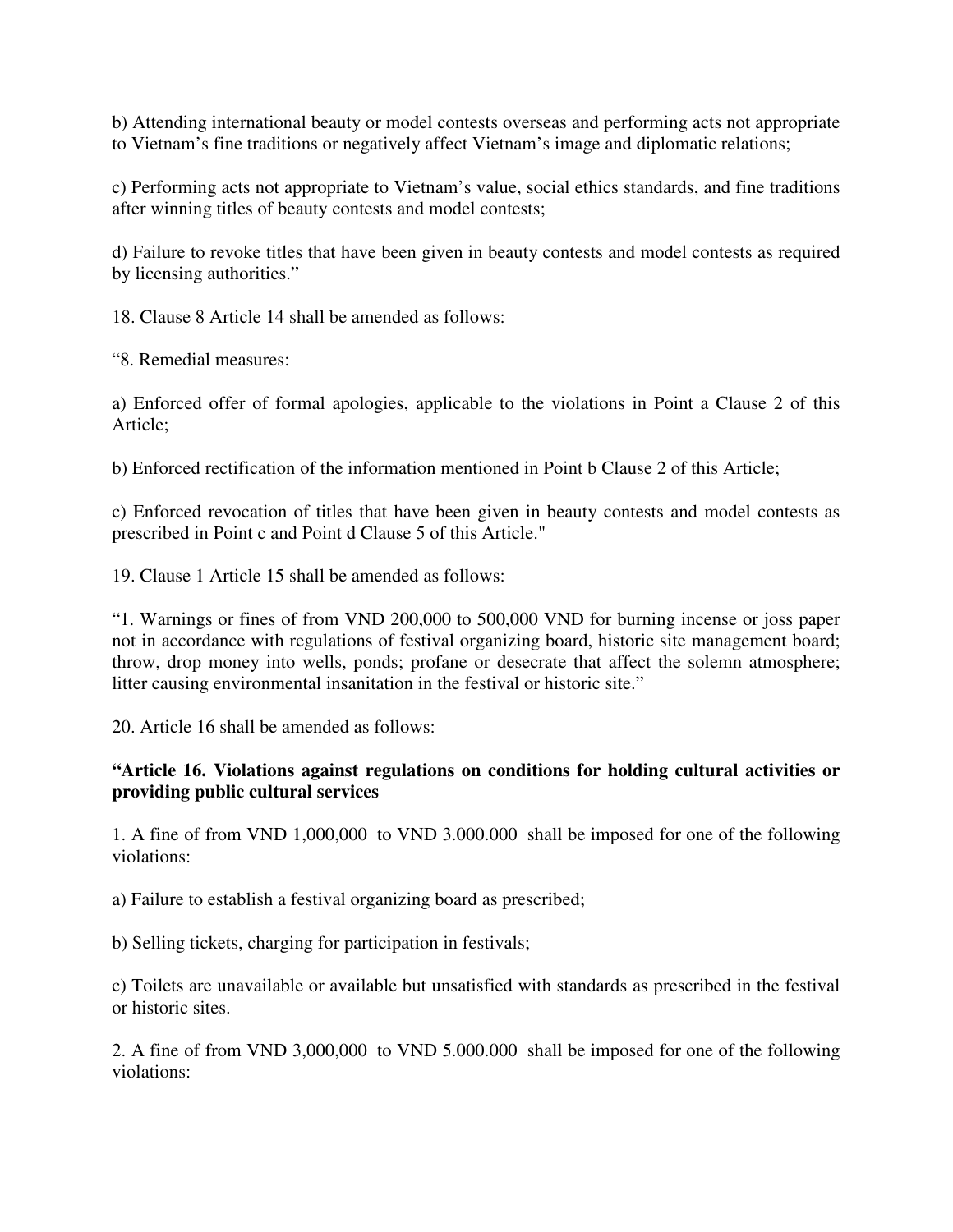a) Opening a gaming center exceeding the certain distance as prescribed from an elementary, lower secondary or upper secondary school;

b) Opening a karaoke box or a dance club exceeding the certain distance from a school, hospital, a religious building, historic and cultural remains, or a regulatory agency;

c) Opening shops, restaurants, hotels, stations that encroach the remain campus and/or obstruct traffic in the festival area;

d) Opening a gaming center not in accordance with statutory time;

dd) Failure to provide adequate lighting in the dance club or karaoke box.

3. A fine of from VND 5,000,000 to VND 10,000,000 shall be imposed for selling more tickets than the number of seats or capacity of the place where the art performance, fashion show, beauty contest or model contest is held.

4. A fine of from VND 10.000.000 to VND 15,000,000 shall be imposed for one of the following violations:

a) Failure to provide adequate area of the dance club or karaoke box;

b) Failure to adhere to regulations on the design of karaoke boxes.

5. A fine of from VND 15,000,000 to VND 20,000,000 shall be imposed for using improper alarm equipment at dance clubs or karaoke boxes.

6. Additional penalties:

Confiscating the illegal items mentioned in Clause 5 of this Article.

7. Remedial measures:

b) Enforced transfer of the profits earned from illegal activities to government budget, applicable to the violations Point b Clause 1 and Clause 3 of this Article;

b) Enforced suspension applicable to violations specified in Point a and Point b Clause 2 of this Article."

21. Point a shall be amended and Point c shall be added to Clause 2 of Article 19 as follows:

"a) Selling and distributing paintings, photographs, and other materials containing pornographic, violent contents, spreading debauchery, not appropriate to Vietnam's fine traditions or containing contents that are supposed to be suspended, banned, revoked, confiscated, or destroyed under a regulatory body's decision;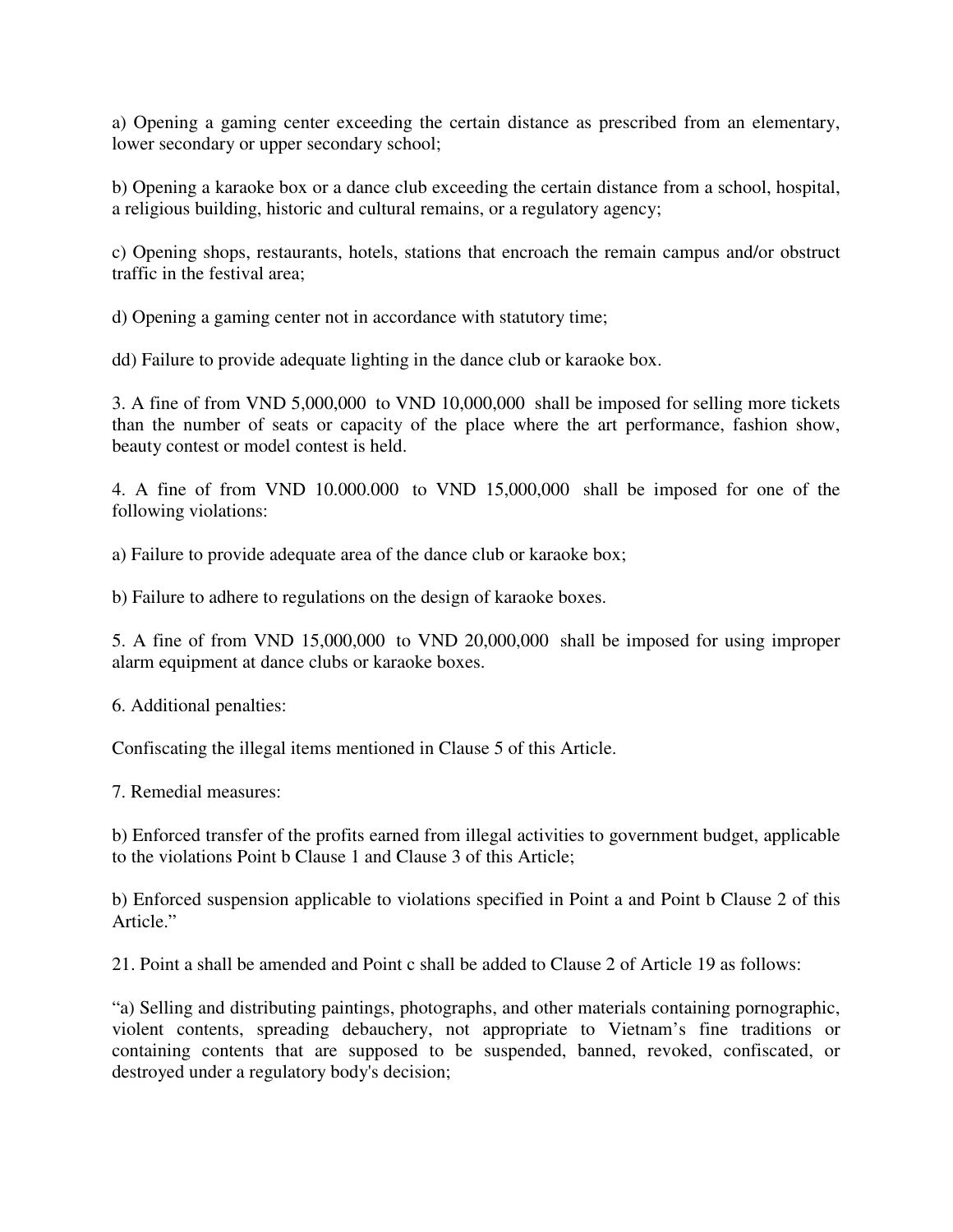c) Edit photos falsifying the content of the image for the purpose of distorting history, negating the revolutionary achievements; offend great men, national heroes, leaders, cultural celebrity; slander, harm the reputation of the agency, organization, honor and dignity of individuals."

22. Clause 2 Article 23 shall be amended as follows:

"2. A fine of from VND 3,000,000 to VND 5,000,000 shall be imposed for one of the following violations:

a) Spreading or practicing in a manner that falsifies the intangible cultural heritage and arbitrarily put new elements into the intangible cultural heritage resulting in its value decline;

b) Spreading or providing incorrect information about the value of historic and cultural sites and. scenic beauties;

c) Misuse the protection and promotion of cultural heritage for profiteering purpose."

23. Point a shall be amended and Point c shall be added to Clause 3 of Article 23 as follows:

"a) Damaging exhibits in museums or at historic sites and scenic beauties;"

"c) Falsifying the rating certificate of the historic and cultural site or certificate of intangible cultural heritage which is named in the list of national intangible cultural heritage."

24. Point a Clause 5 Article 23 shall be amended as follows:

"a) Seriously damaging exhibits in museums, historic and cultural sites or scenic beauties; seriously damaging cultural and art works."

25. Point a Clause 7 Article 23 shall be amended as follows:

"b) Illegally trading or trafficking relics, antiques and national treasures of historic sites or scenic beauties, relics, antiques and national treasures of illegal origins within Vietnam's territory."

26. Point a Clause 9 Article 23 shall be amended as follows:

"c) Enforced transfer of the profits earned from illegal activities to government budget, applicable to the violations Point c Clause 2 and Clause 7 of this Article."

27. Article 23a, 23b, and 23c shall be added as follows:

## **"Article 23a. Violations against regulations on conditions for antiques appraisal business**

1. A fine of from VND 1,000,000 to VND 3,000,000 shall be imposed for failure to apply for reissuance of certificate of eligibility for antiques appraisal business as prescribed.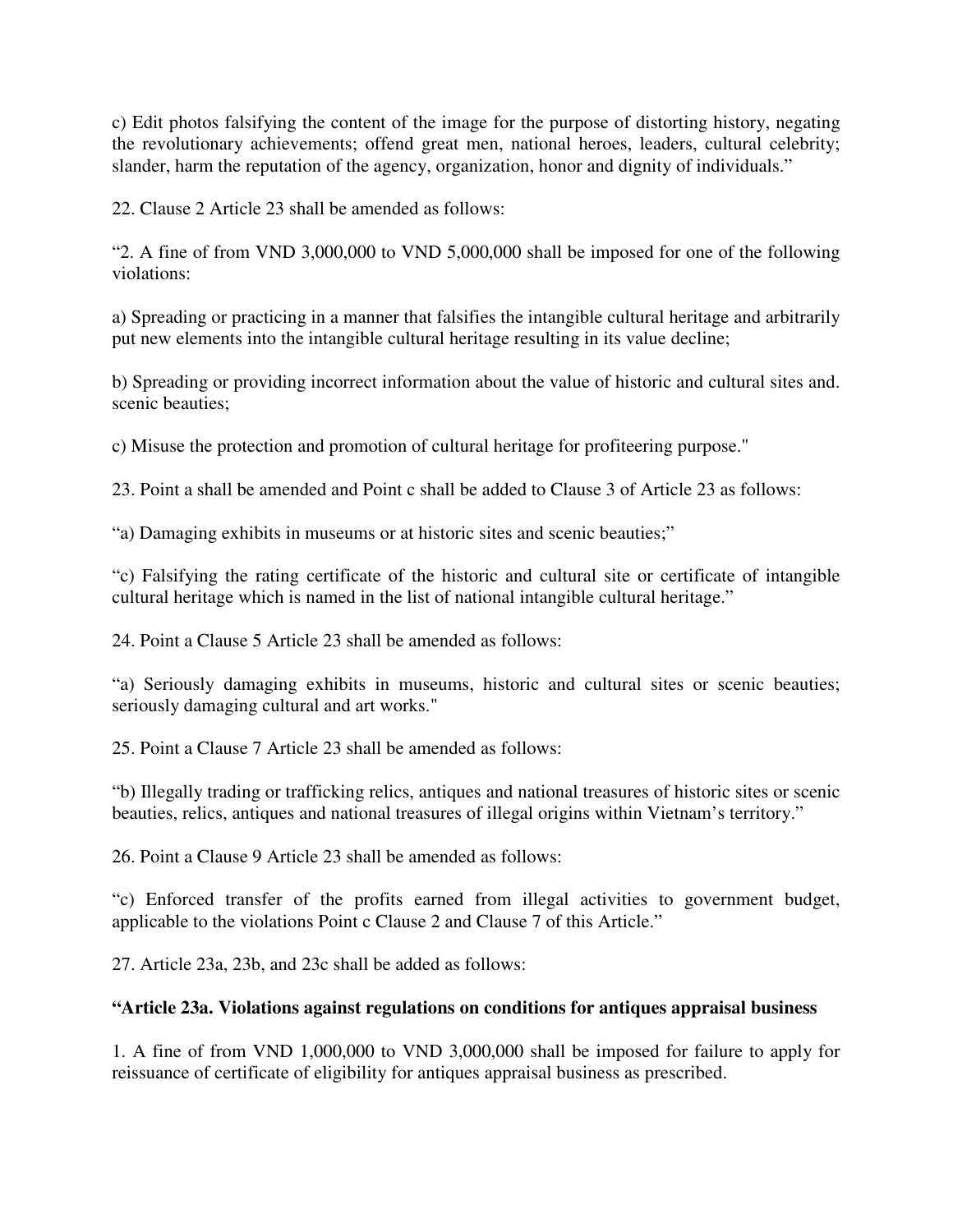2. A fine of from VND 3,000,000 to VND 5.000.000 shall be imposed for one of the following violations:

a) Giving untruthful documents in an application for issuance or reissuance of certificate of eligibility for antiques appraisal business;

b) Failure to the maintain sufficient antiques appraisal specialists as prescribed during its course of operation;

c) Making erasures and correction resulting in change of the certificate of eligibility for antiques appraisal business.

3. A fine of from VND 25.000.000 to VND 35.000.000 shall be imposed for antiques appraisal business without any certificate of eligibility for antiques appraisal business as prescribed.

4. Suspend certificate of eligibility for antiques appraisal business from 3 – 6 months if the certificate is used by another business entity.

5. Additional penalties:

Confiscating the exhibits of violations mentioned in Point c Clause 2 of this Article.

6. Remedial measures:

a) Enforced transfer of the profits earned from illegal activities to government budget, applicable to the violations in Clauses 1, 2, 3, 4, and 5 of this Article.

b) Enforced revocation of certificate of eligibility for antiques appraisal business in case of the violation prescribed in Point a Clause 2 of this Article.

#### **Article 23b. violations against regulations on relic rehabilitating practice certificates**

1. A fine of from VND 1,000,000 to VND 3,000,000 shall be imposed for failure to apply for reissuance of a relic rehabilitating practice certificate as prescribed, except that such relic rehabilitating practice certificate expires.

2. A fine of from VND 3,000,000 to VND 5.000.000 shall be imposed for one of the following violations:

a) Giving untruthful documents in application for issuance or reissuance of relic rehabilitating practice certificate;

b) Making erasures or correction resulting in change of the relic rehabilitating practice certificate.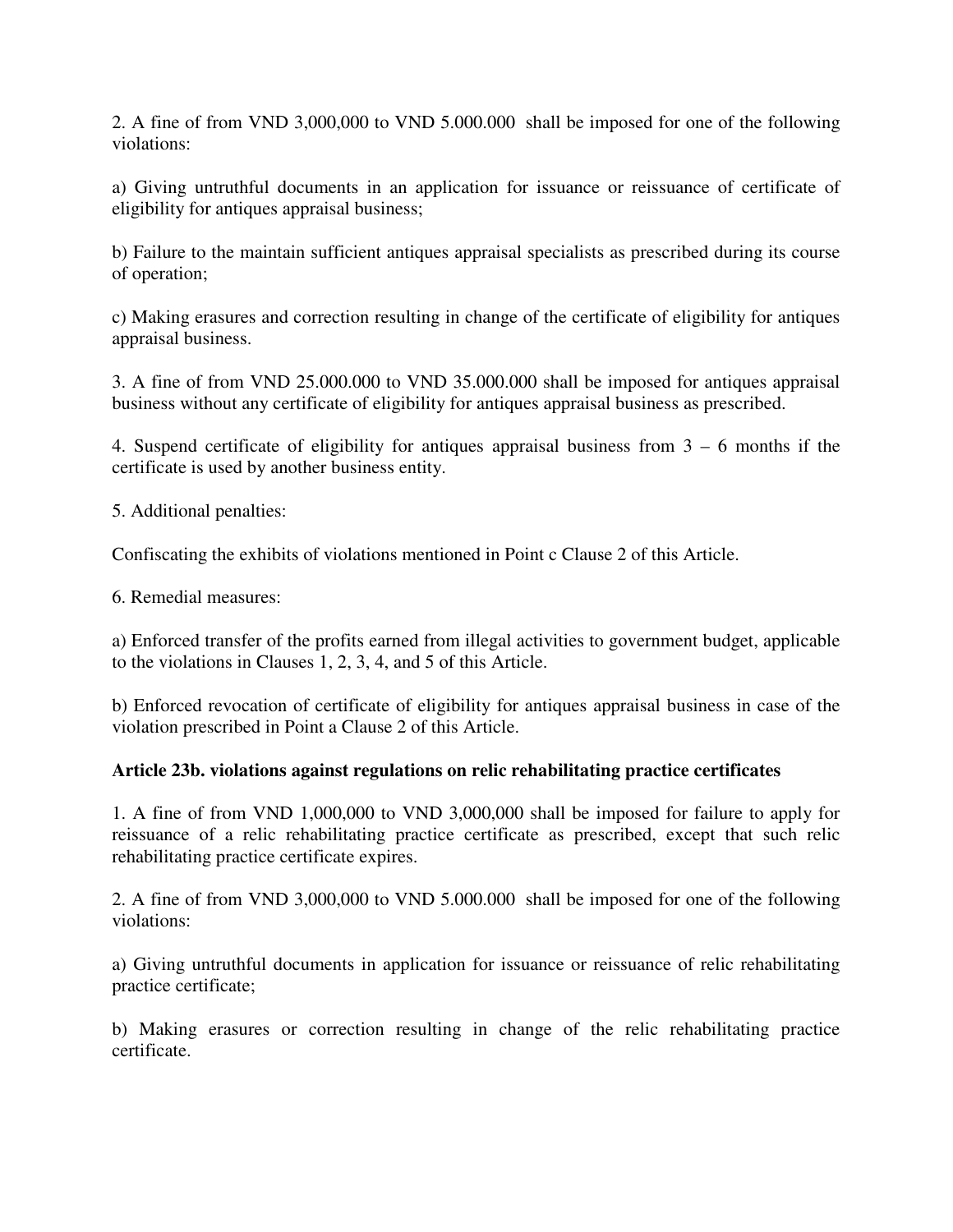3. A fine of from VND 3,000,000 to VND 5.000.000 shall be imposed for one of the following violations:

a) Practicing rehabilitating relics without any relic rehabilitating practice certificate as prescribed;

b) Use a relic rehabilitating practice certificate of another person;

c) Use expired relic rehabilitating practice certificate;

d) Permit another person to use a relic rehabilitating practice certificate.

4. Additional penalties:

a) Enforced confiscation of the exhibits of violation mentioned in Point b Clause 2 and Point c Clause 3 of this Article;

b) Confiscating the relic rehabilitating practice certificate for 3 - 6 months, applicable to the violations in Point d Clause 3 of this Article.

5. Remedial measures:

a) Enforced transfer of the profits earned from illegal activities to government budget, applicable to the violations in Clauses 1, 2, and 3 of this Article;

b) Enforced revocation of relic rehabilitating practice certificate in case of violation prescribed in Point a Clause 2 of this Article.

## **Article 23c. violations against regulations on certificate of eligibility for relic rehabilitating practice**

1. A fine of from VND 1,000,000 to VND 3,000,000 shall be imposed for failure to apply for reissuance of a certificate of eligibility for relic rehabilitating practice as prescribed, except that such certificate expires.

2. A fine of from VND 3,000,000 to VND 5.000.000 shall be imposed for one of the following violations:

a) Giving untruthful documents in application for issuance or reissuance of certificate of eligibility for relic rehabilitating practice;

b) Making erasures or correction resulting in change of the certificate of eligibility for relic rehabilitating practice;

c) Failure to maintain sufficient holders of relic rehabilitating practice certificates during the course of operation;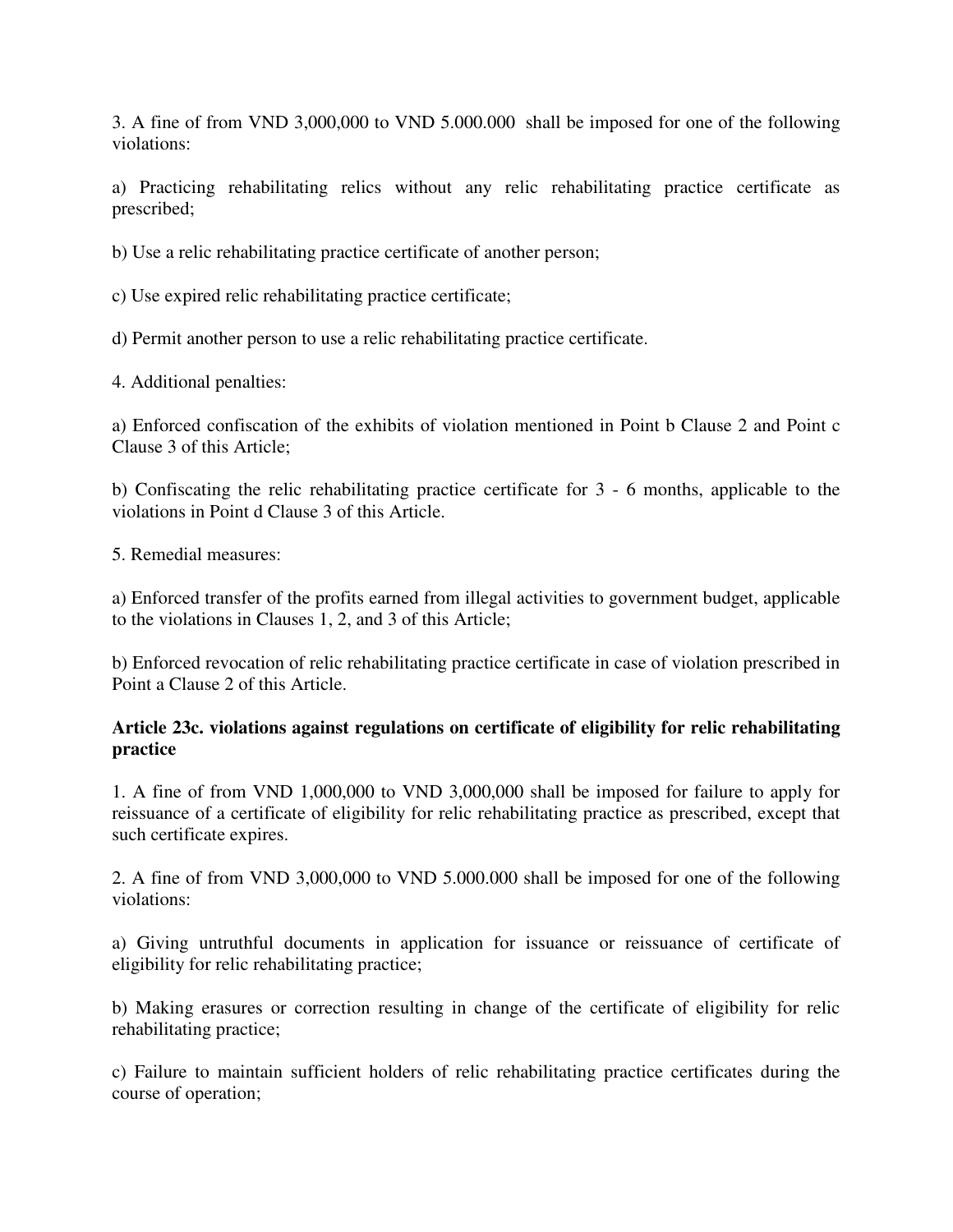d) Use expired certificate of eligibility for relic rehabilitating practice.

3. A fine of from VND 25.000.000 to VND 35.000.000 shall be imposed for relic rehabilitating practice without any certificate of eligibility for relic rehabilitating practice as prescribed or use a certificate of eligibility for relic rehabilitating practice of another organization.

4. Suspend certificate of eligibility for relic rehabilitating practice for 3 - 6 months if such certificate is used by another organization.

5. Additional penalties:

a) Confiscating the certificate of eligibility for relic rehabilitating practice for 1 - 3 months, applicable to the violations in Point c Clause 2 of this Article;

b) Confiscating the exhibits of violation mentioned in Point b and Point d Clause 2 of this Article.

6. Remedial measures:

a) Enforced transfer of the profits earned from illegal activities to government budget, applicable to the violations in Clauses 1, 2, 3, and 4 of this Article;

b) Enforced revocation of certificate of eligibility for relic rehabilitating practice in case of violation prescribed in Point a Clause 2 of this Article."

28. Article 34 shall be amended as follows:

### **"Article 34. Violations against regulations on the certificate of eligibility to provide sport services**

1. A fine of from VND 1,000,000 to VND 3.000.000 shall be imposed for one of the following violations:

a) Failure to apply for reissuance of certificate of eligibility to provide sports services as prescribed;

b) Failure to return certificate of eligibility to provide sports services for revocation purpose as prescribed.

2. A fine of from VND 3,000,000 to VND 5.000.000 shall be imposed for one of the following violations:

a) Giving untruthful documents in an application for issuance or reissuance of certificate of eligibility to provide sports services;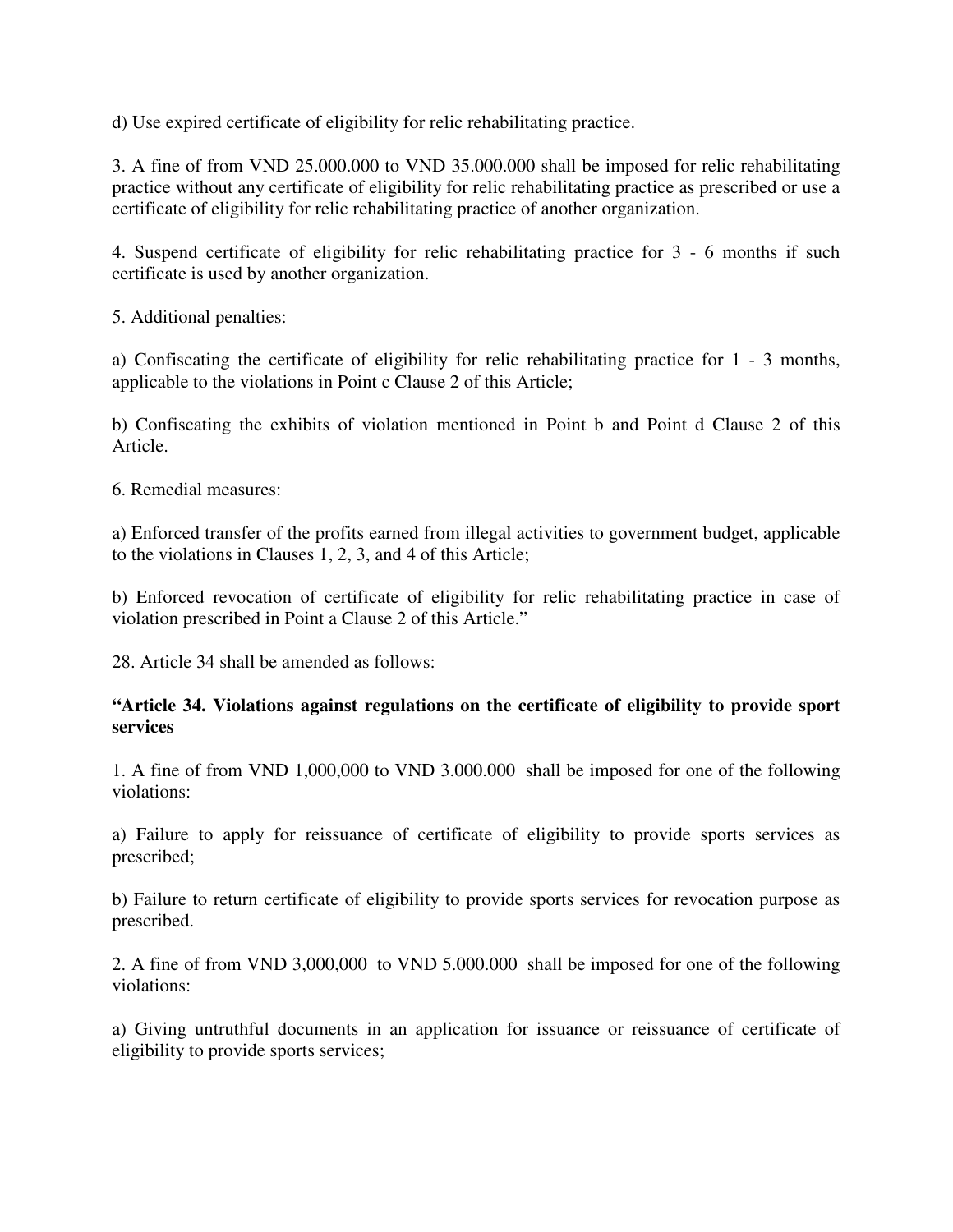b) Making erasures and correction resulting in change of the certificate of eligibility to provide sports services.

3. A fine of from VND 5,000,000 to VND 10,000,000 shall be imposed for providing sports services without any certificate of eligibility to provide sports services as prescribed or use certificate of eligibility to provide sports services of another organization.

4. Suspend certificate of eligibility to provide sports services for 3 – 6 months if the certificate is used by another business entity.

5. Additional penalties:

Confiscating the exhibits of violations mentioned in Point b Clause 2 of this Article.

6. Remedial measures:

a) Enforced transfer of the profits earned from illegal activities to government budget, applicable to the violations in Clauses 1, 2, 3, and 4 of this Article;

b) Enforced revocation of certificate of eligibility to provide sports services in case of the violation prescribed in Point a Clause 2 of this Article."

29. Point e shall be added to Clause 1 Article 42 as follows:

"e) Failure to submit reports to competent authorities as prescribed."

30. Points e, g and h shall be added to Clause 3 Article 42 as follows:

"e) Failure to conclude a written travel service contract with the tourists or their representative; Failure to conclude a travel agency contract with the agency as prescribed;

g) Enforced information is omitted in the travel service contract that has been concluded with the tourists or their representative as prescribed;

h) Failure to provide the tourists or their representative with the written tour schedule."

31. Clause 9 Article 42 shall be amended as follows:

"9. A fine of from 40,000,000 VND to 50,000,000 VND shall be imposed for providing international travel services the license to provide international travel services or using the license to provide international travel services of another company."

32. Point a shall be amended and Point c shall be added to Clause 11 of Article 42 as follows: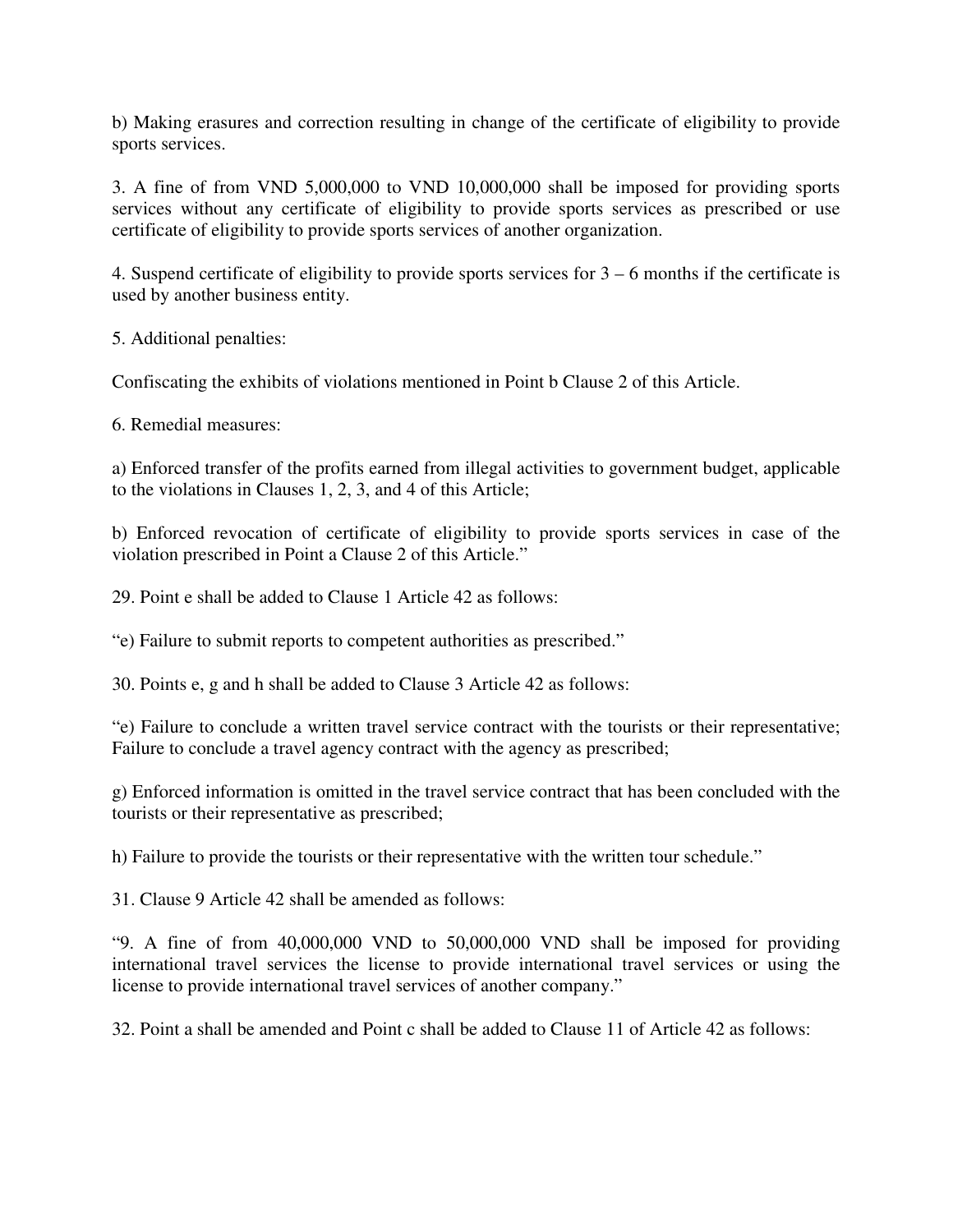"a) Revoking the license to provide international travel services for 6 - 12 months, applicable to the violations in Point d and Point dd Clause 4, Point a and c Clause 5, Point c Clause 6 of this Article;"

"c) Confiscating the exhibits of violation mentioned in Point d and Point dd Clause 3 of this Article."

33. Clause 12 Article 42 shall be amended as follows:

"12. Remedial measures:

a) Enforced revocation of license to provide international travel services in case of violation prescribed in Point d Clause 6 of this Article;

b) Enforced transfer of the profits earned from illegal activities to government budget, applicable to the violations in Point c Clause 5, Point a Clause 6, Points a, b, c, d, ,d dd, and g Clause 7, Clauses 8, 9, 10 of this Article."

34. Point e Clause 3 Article 44 shall be amended as follows:

"e) Providing false information about the documents in the application for the issuance or replacement of the tour guide's card or narrator's certificate;"

35. Points b, c and d Clause 7 Article 44 shall be amended as follows:

"b) Revoking the tour guide's card for 6 - 12 months, applicable to the violations in Point c Clause 3, Point b Clause 4, Points b and c Clause 5 of this Article;

c) Revoking the narrator's certificate for 6 - 12 months, applicable to the violations in Point c and Clause 3 of this Article;

d) Compulsory confiscation of the exhibits of violation mentioned in Points d and dd Clause 3, Points a and dd Clause 4 of this Article."

36. Clause 8 Article 44 shall be amended as follows:

"8. Remedial measures:

a) Enforced revocation of tour guide's card, narrator's certificate in case of violation prescribed in Point e Clause 3 of this Article;

b) Enforced transfer of the profits earned from illegal activities to government budget, applicable to the violations Point e Clause 4 and Point b Clause 5 of this Article."

37. Clause 10 Article 45 shall be amended as follows: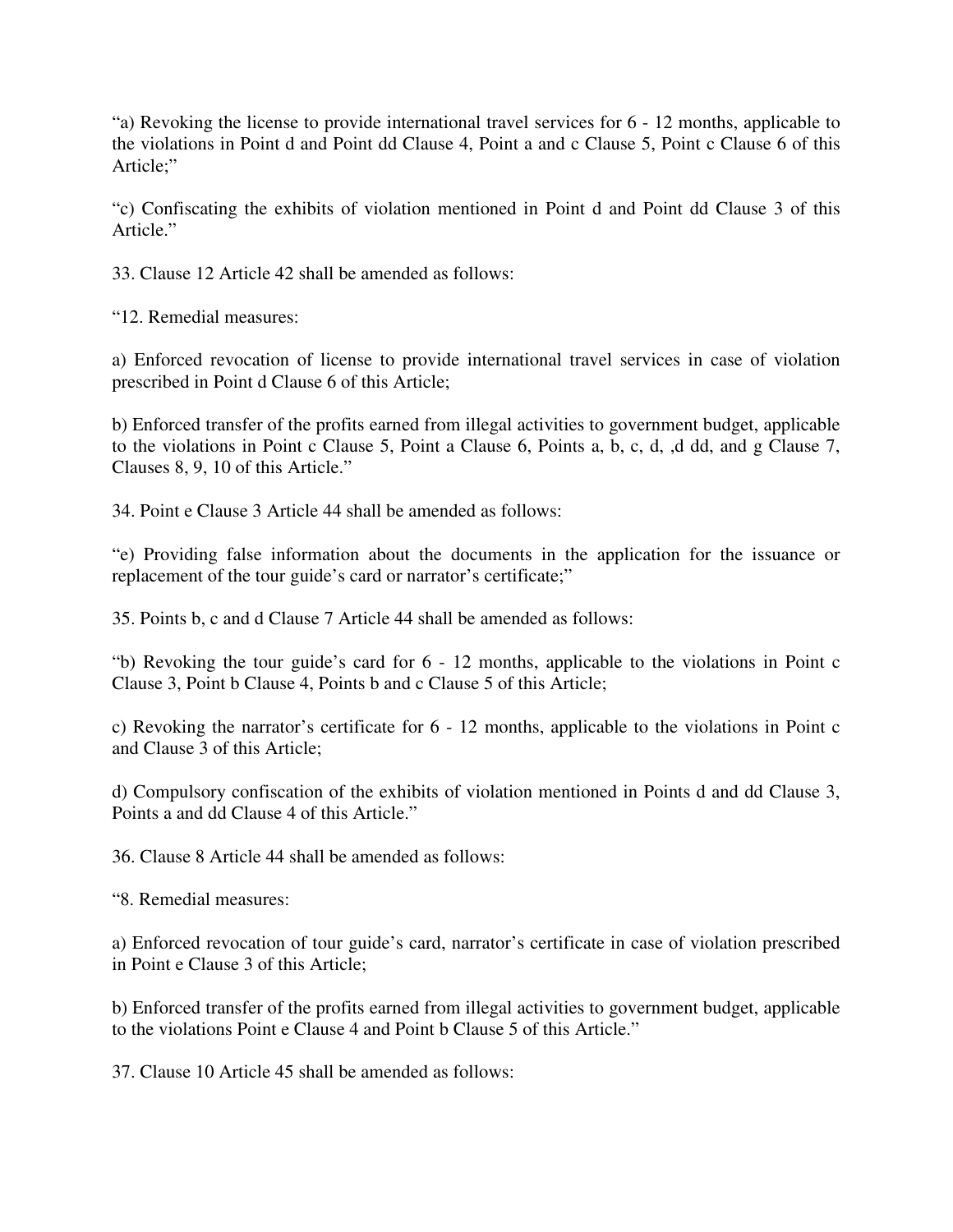"10. Remedial measures:

b) Enforced transfer of the profits earned from illegal activities to government budget, applicable to the violations Points b and c Clause 6 and Clause 7 of this Article;

b) Enforced destruction of the exhibits of violation mentioned in Point b Clause 5 of this Article."

38. Points b, c and d Clause 6 Article 48 shall be amended as follows:

"b) Failure to assign personnel to supervise the tourism environment protection as prescribed;

c) Failure to put up the license plate of standard tourist vehicle or license plate of inland passenger watercraft as prescribed;

d) Employing vehicle operators, crewmembers, and attendants without the certificate of training in tourism industry or in case of expired certificate of training in tourism industry."

39. Point a shall be amended and Point c shall be added to Clause 7 of Article 48 as follows:

"a) Using fake license plates on tourist buses or fake licenses plates on inland passenger watercraft for business purpose;"

"c) Giving untruthful documents in application for issuance of license plates to tour vehicles."

40. Clause 8 and Clause 9 shall be added to Article 48 as follows:

"8. Additional penalties:

Confiscating exhibits of violations in case of using expired certificate of training in tourism industry as prescribed in Point d Clause 6; Point a Clause 7 of this Article.

9. Remedial measures:

a) Compulsory revocation of license plates issued to tour vehicles in case of violation prescribed in Point c Clause 7 of this Article;

b) Enforced transfer of the profits earned from illegal activities to government budget, applicable to the violations in Point a Clause 1 of this Article."

41. Clause 5 shall be added to Article 49 as follows:

"5. Remedial measures:

 Enforced transfer of the profits earned from illegal activities to government budget, applicable to the violations in Clause 2 of this Article."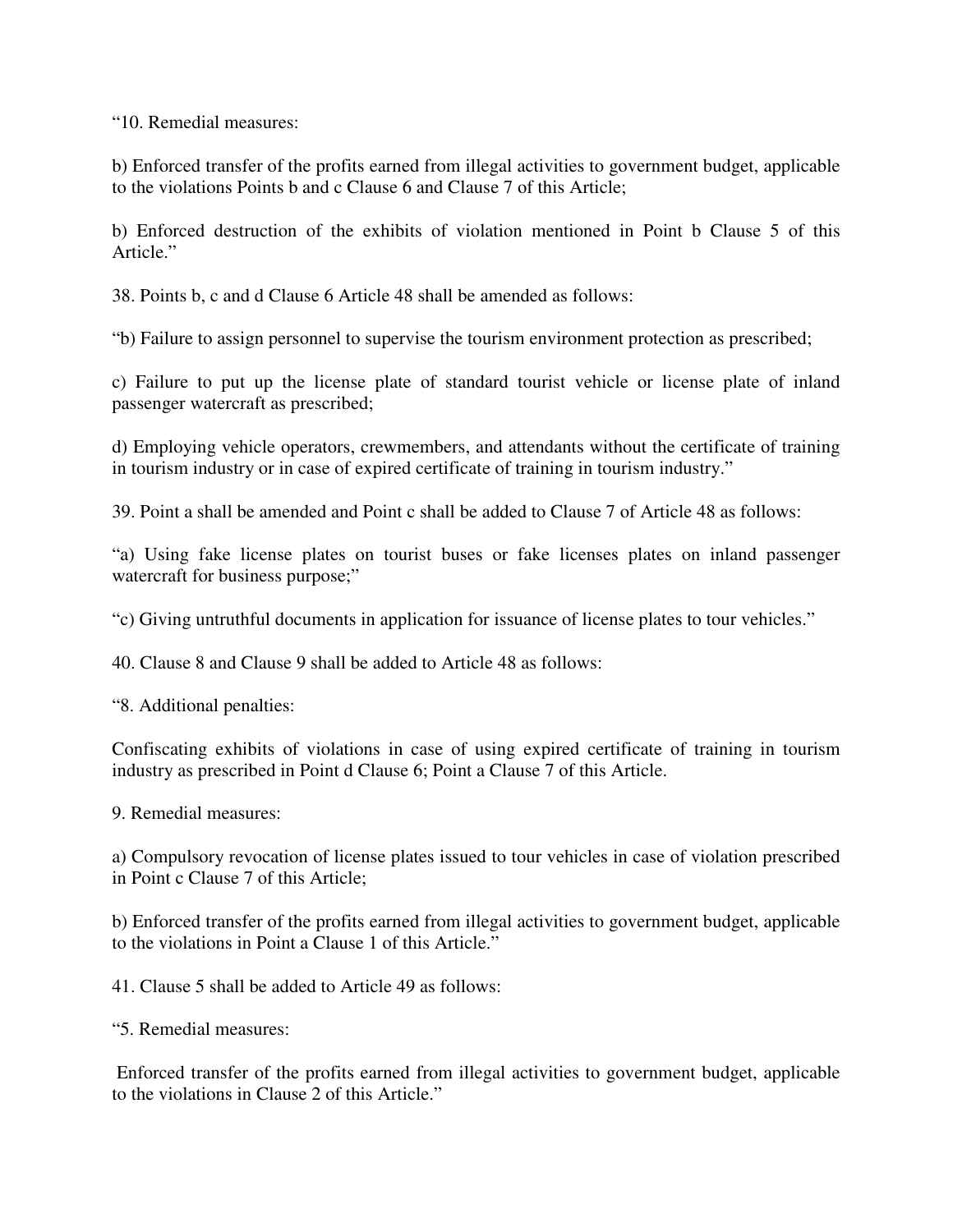42. Clause 1 and Point b Clause 2 Article 51 shall be amended as follows:

"1. A fine shall be imposed for hanging, placing, fixing, or painting advertisements on electric posts, traffic light posts, and trees in public places as follows:

a) A fine of from VND 1,000,000 to VND 2,000,000 shall be imposed for a person hanging, placing, fixing, or painting advertisements of products, goods, services;

b) A fine of from VND 5,000,000 to VND 10.000.000 shall be imposed for owners of the products, goods, services;"

"b) Using advertisements that affect the landscape, traffic safety, or social order, except for the case mentioned in Clause 1 of this Article, Clause 1 and Clause 3 Article 61, Point a Clause 2 Article 63, Clause 3 Article 66 of this Decree;"

43. Point c shall be added to Clause 1 Article 55 as follows:

"c) Directly posting advertisements on the website of a foreign entity that provide cross-border advertising services without through an advertising service provider lawfully operating in Vietnam."

44. Point a Clause 2 Article 59 shall be amended as follows:

"c) The advertisement on the bloc calendar exceeds the permissible space or advertising contents or images in the bloc calendar are not appropriate to Vietnam's fine traditions;"

45. Point b and Point c Clause 3 of Article 59 shall be amended as follows:

"b) Placing advertisements on one of the second, third, or fourth cover page of a book-based publication or a book-based non-business document, except the advertisements for the authors, works, publishers and advertising books;

c) Placing advertising in the first cover page of a book-based publication or a book-based nonbusiness document , except for advertising books;"

46. Clause 4 Article 59 shall be amended as follows:

"4. A fine of from VND 15,000,000 to VND 30,000,000 shall be imposed for advertising on administrative maps, valuable papers, certificates, and state management documents."

47. Point c shall be amended and Point d shall be added to Clause 1 of Article 60 as follows:

"c) Provide incorrect advertisement contents on the board or banner for competent authorities in the locality where the advertisement is placed;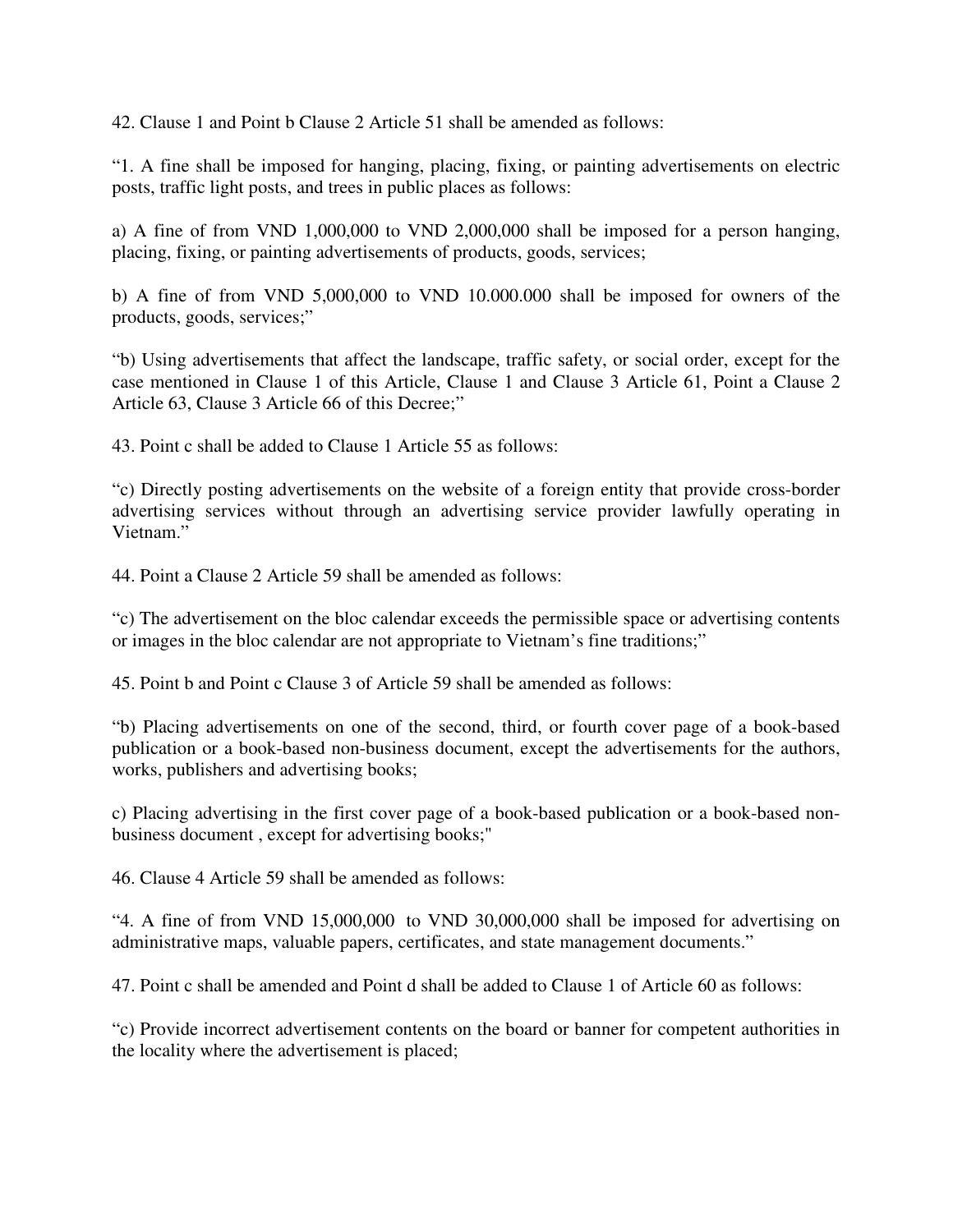d) Putting advertisement on the board or banner without prior consent of competent authorities in the locality where the advertisement is placed after the advertisement contents have been notified."

48. Point c shall be added to Clause 2 Article 60 as follows:

"c) Failure to provide advertisement contents on the board or banner for competent authorities in the locality where the advertisement is placed."

49. Article 61 shall be amended as follows:

# **"Article 61. Violations against regulations on advertisements affecting landscape, traffic order, social security and means of transport**

1. Warnings or fines of from VND 2,000,000 to VND 500,000 for handing out leaflets that affect landscape, traffic order, and social security.

2. A fine of from VND 2,000,000 to VND 5.000.000 shall be imposed for one of the following violations:

a) Placing advertisements in the front, back, or top of the vehicle;

b) The advertisement exceeds the permissible area for advertisement on a side of the vehicle.

3. Warnings or fines of from VND 5,000,000 to VND 10,000,000 for owners of products, goods, or services adverted on leaflets that affect landscape, traffic order, and social security.

4. Remedial measures:

Enforced removal of the advertisements mentioned in Clause 2 of this Article."

50. Clause 4 Article 66 shall be amended as follows:

"4. Remedial measures:

 Enforced removal of the signboards mentioned in Clauses 1, Points a, b, c, d and g Clause 2, and 3 of this Article."

51. Clause 1 Article 67 shall be amended as follows:

"1. A fine of from VND 15,000,000 to VND 20,000,000 shall be imposed for advertising special goods and services without having the advertisements contents certified by competent authorities before showing the advertisements."

52. Point a Clause 3 Article 68 shall be amended as follows: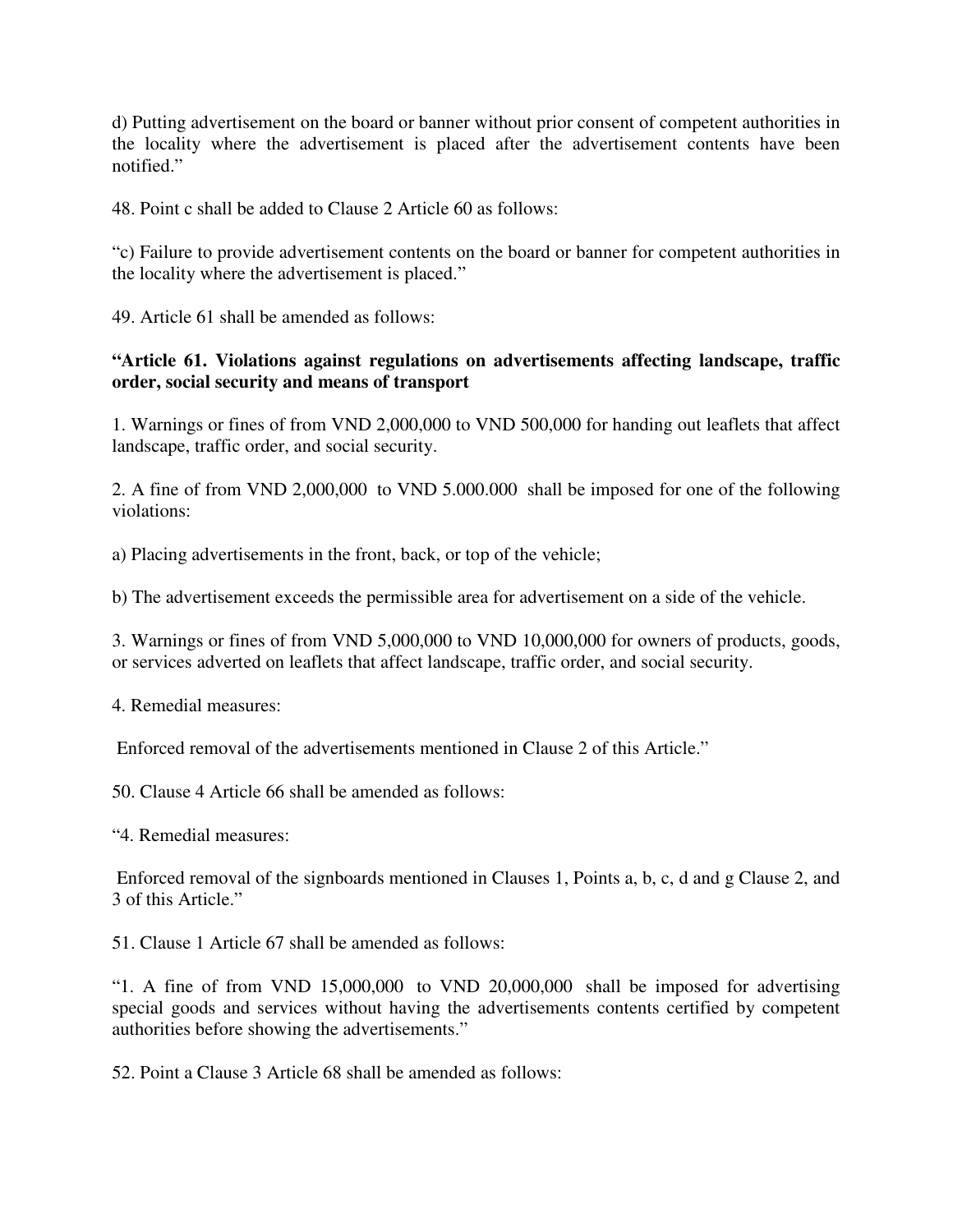"a) Advertising medicines in contravention of the contents certified by the competent authority; advertising the medicines before the application is granted; advertising medicines according to expired documents; advertising medicines before submitting the application for medicine advertisements to the competent authority;"

53. Point c Clause 2 Article 70 shall be amended as follows:

"c) Advertising on electronic equipment at the public; dispensing the audio and video recordings or data storage devices that contain information about foods or food additives at a fair, seminar, conference, or exhibition in contravention of the application for declaration of conformity with regulations on food safety and application for confirmation of advertisement contents."

54. Point a Clause 4 Article 70 shall be amended as follows:

"a) Advertising foods in the form of articles written by physicians, pharmacists, or health workers claiming the foods can cure diseases; using the image, reputation or letters of medical facilities or health workers, or gratitude letters of patients to advertise foods;"

55. Point c shall be added to Clause 4 Article 70 as follows:

"c) Advertising functional foods in a form of listing uses of each product's ingredients."

56. Article 77a shall be added as follows:

# **"Article 77a. Violations against regulations on advertising fertilizers, biological preparations for farming use**

1. A fine of from VND 10,000,000 to VND 15,000,000 shall be imposed for advertising fertilizers, biological preparations for farming use not in accordance with product quality certificate or declaration of product quality.

2. A fine of from VND 15,000,000 to VND 20,000,000 shall be imposed for advertising fertilizers, biological preparations for farming use without any of the following contents:

a) Names of fertilizers or biological preparations;

b) Origin, materials used in processing;

c) Name and address of entity in charge of putting products into the market.

3. Remedial measures:

a) Enforced rectification of the information mentioned in Clause 1 and Clause 2 of this Article;

b) Enforced removal of the advertisements mentioned in Clause 1 and Clause 2 of this Article."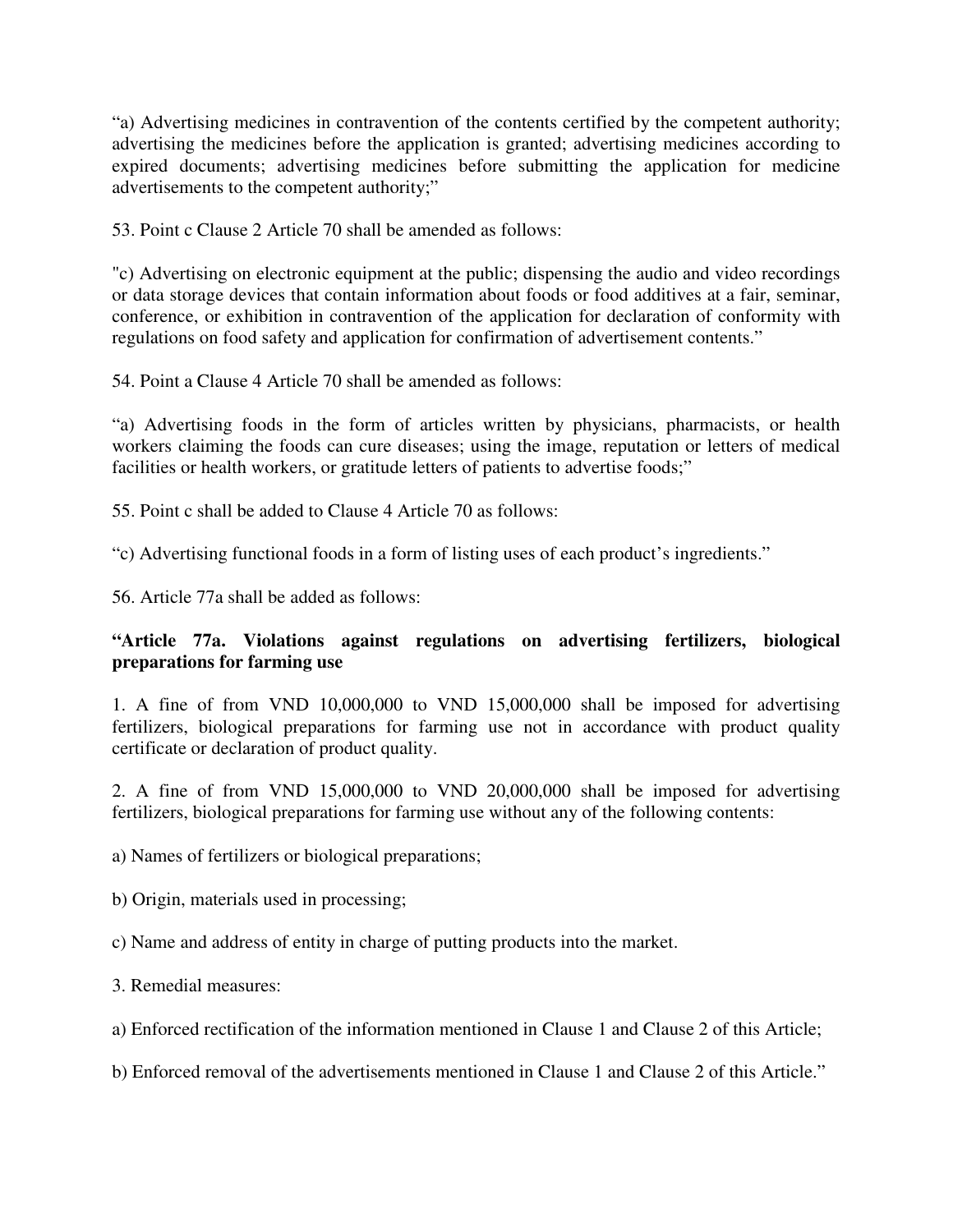57. Article 81 shall be amended as follows:

## **"Article 81. The power to impose penalties for administrative violations of inspectorate**

1. Inspectors and persons appointed as specialized inspectors in the performance of their duty are entitled to:

a) Issue warnings;

b) Impose fines of up to 500,000 VND;

c) Confiscate the illegal items, the value of which must not exceed the amount mentioned in Point b of this Clause;

d) Enforce the remedial measures mentioned in Point a and Point dd Clause 1 Article 28 of the Law on Actions against administrative violations.

2. Chief Inspector of Provincial Departments, Chiefs of inspectorates of provincial authorities; Chief Inspector of Civil Aviation Authority, Chief Inspector of Maritime Administration, Directors of Food Safety and Hygiene Department affiliated to Service of Health, Directors of Provincial Crop Production and Plant, Veterinary Medicine, Fisheries, Quality management of agro-forestry and fishery products, irrigation, dike maintenance, forestry, rural development affiliated to the Service of Agriculture and Rural development, Director of Regional Frequency Center are entitled to:

a) Issue warnings;

b) Impose fines of up to VND 25,000,000 for the administrative violations pertaining to culture, sports and tourism; impose fines of up to VND 50,000,000 for the administrative violations pertaining to advertising;

c) Suspend the license, the practicing certificate, or the operation;

d) Confiscate the illegal items, the value of which must not exceed the amount mentioned in Point b of this Clause;

dd) Enforce the remedial measures mentioned in Article 2 of this Decree.

3. The Chiefs of specialized inspectorate teams at Ministerial level have rights:

a) Issue warnings;

b) Impose fines of up to VND 35,000,000 for the administrative violations pertaining to culture, sports and tourism; impose fines of up to VND 70,000,000 for the administrative violations pertaining to advertising;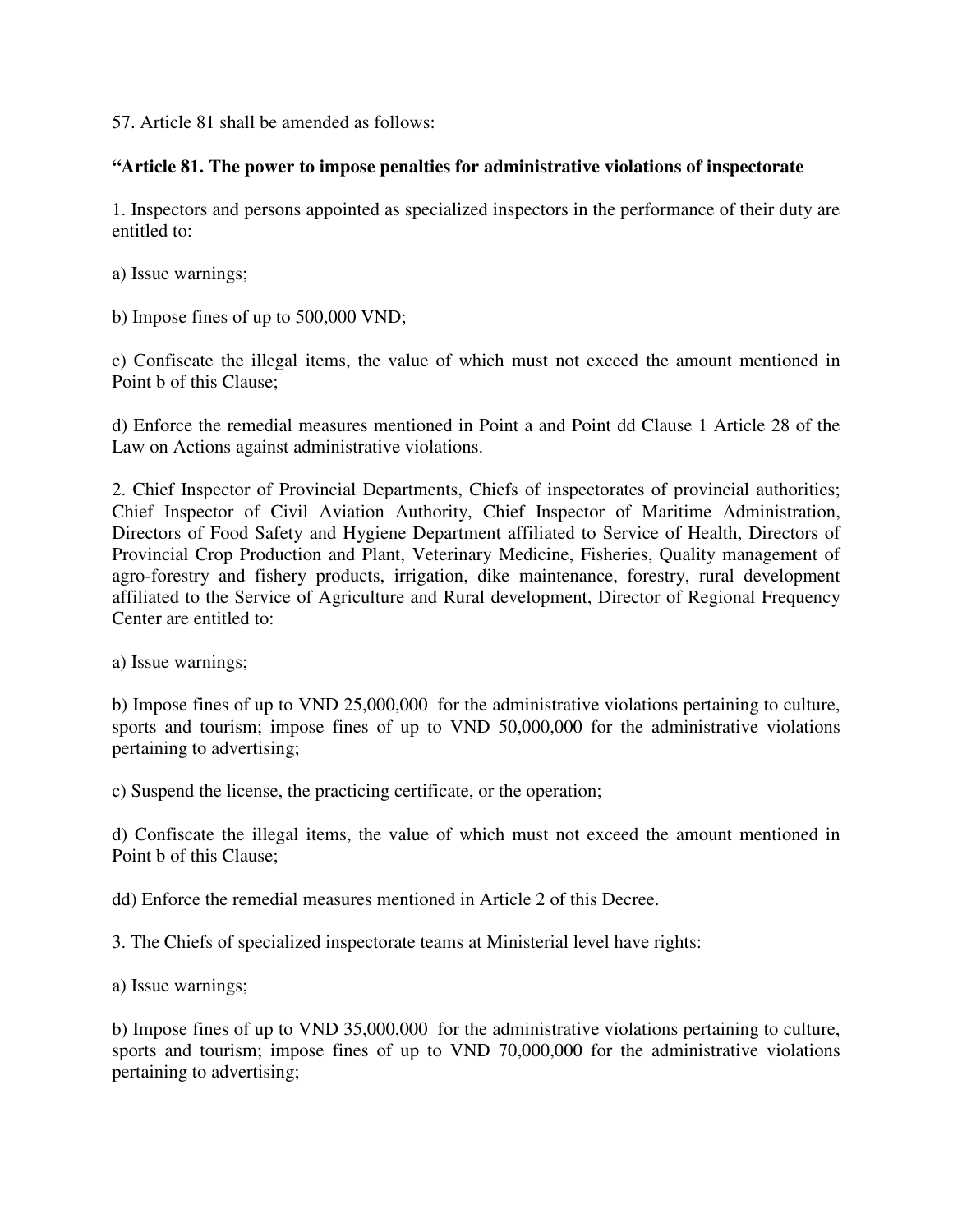c) Suspend the license, the practicing certificate, or the operation;

d) Confiscate the illegal items, the value of which must not exceed the amount mentioned in Point b of this Clause;

dd) Enforce the remedial measures mentioned in Article 2 of this Decree.

4. Ministerial Chief Inspector, Director General of Directorate for Roads of Vietnam, Director General of the Directorate for Standards, Metrology, and Quality, Director General of Irrigation, Director General of Environment, Director General of Land Management, Director of Vietnam Railway Authority, Director of Vietnam Inland Waterway Administration, Director of Vietnam Maritime Administration, Director of Civil Aviation Authority of Vietnam, Director of Department of Animal Health, Director of Plant Protection Department, Director of Department of Crop Production, Director of Livestock Production Department, Director of Radio Frequency Department, Director of Vietnam Telecommunications Authority, Director of Department of Radio and Television and Electronic Information, Director of Press Department, Director of Department of Publishing, Printing and Release, Director of Pharmacy Management Department, Director of Medical Examination and Treatment Department, Director of Department of Environmental Health Management, Director of General Department of Preventive Medicine, Director of Department of Food Safety and Hygiene are entitled to:

a) Issue warnings;

b) Impose fines of up to VND 50,000,000 for the administrative violations pertaining to culture, sports and tourism; impose fines of up to VND 100.000.000 for the administrative violations pertaining to advertising;

- c) Suspend the license, the practicing certificate, or the operation;
- d) Confiscate the illegal items;
- dd) Enforce the remedial measures mentioned in Article 2 of this Decree."

58. Article 83 shall be amended as follows:

### **"Article 83. Distribution of power to impose penalties administrative violations of Border guards, Maritime Polices, Customs agencies, market surveillance authorities and inspectorate**

1. The border guard officers have the power to impose penalties and enforce remedial measures for administrative violations specified in Point b Clause 7 Article 23; Article 50; Points a, b and c Clause 2, Clauses 3, 4, 5 and 6 Article 51; Points a and b Clause 1 Article 52; Article 53; Article 61; Point d Clause 3 Article 68; Point c Clause 3 Article 69; Point a Clause 2 Article 72; Point b Clause 1 Article 75; Clause 2 Article 77a and Clause 1 Article 78 of this Decree in accordance with Article 83a of this Decree and their assigned functions, tasks, powers.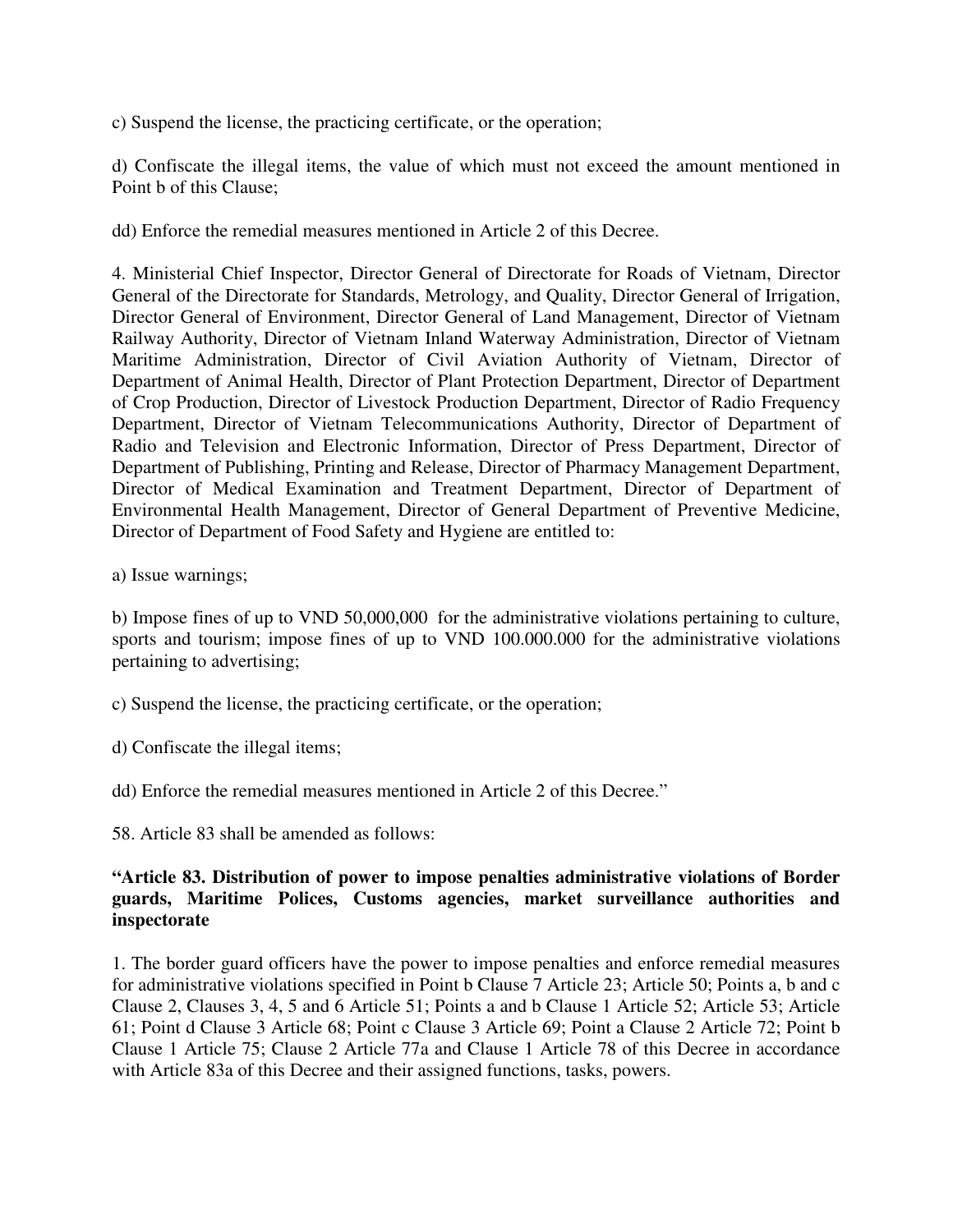2. The coastguard officers have the power to impose penalties and enforce remedial measures for administrative violations specified in Point b Clause 7 Article 23; Article 50; Points a, b and c Clause 2, Clauses 3, 4, 5 and 6 Article 51; Points a and b Clause 1 Article 52; Article 53; Article 61; Point d Clause 3 Article 68; Point c Clause 3 Article 69; Point a Clause 2 Article 72; Point b Clause 1 Article 75; Clause 2 Article 77a and Clause 1 Article 78 of this Decree in accordance with Article 83b of this Decree and their assigned functions, tasks, powers.

3. The customs officials have the power to impose penalties and enforce remedial measures for administrative violations specified in Point b Clause 7 Article 23; Article 50; Points a, b and c Clause 2, Clauses 3, 4, 5 and 6 Article 51; Points a and b Clause 1 Article 52; Article 53; Article 61; Point d Clause 3 Article 68; Point c Clause 3 Article 69; Point a Clause 2 Article 72; Point b Clause 1 Article 75; Clause 2 Article 77a and Clause 1 Article 78 of this Decree in accordance with Article 83c of this Decree and their assigned functions, tasks, powers.

4. Market surveillance officers have the power to impose penalties and enforce remedial measures for administrative violations specified in Articles 5, 6, 7 and 9; Points a and d Clause 1, Clauses 2, 3, 4, and 5 Article 10; Articles 11 and 12; Article 18; Point b Clause 1, Point a Clause 2 Article 19; Point a Clause 1 Article 22; Clause 7 Article 23; Points b and d Clause 2, Point g Clause 3, Point c Clause 6 and Clause 7 of Article 45; Article 46; Article 50; Point a Clause 3, Point b Clause 4, Points a, b and c Clause 5 Article 51; Points a and b Clause 1 Article 52; Article 53; Articles 68, 69, 70, 71, 72, 73, 74, 75, 76, 77, 77a and 78 of this Decree in accordance with Article 83d of this Decree and their assigned functions, tasks, powers.

5. Inspectors have the power to impose penalties for administrative violations and enforce the remedial measures in accordance with this Decree as follows:

a) Inspectors of Culture, Sports and Tourism, inspectors of Culture and Sports, inspectors of Tourism have power to impose penalties for administrative violations and enforce remedial measures as prescribed in Chapter II and Chapter III of this Decree in accordance with Article 81 of this Decree;

b) Inspectors of Information and Communications have power to impose penalties for administrative violations and enforce remedial measures as prescribed in Clause 5 Article 6; Point c Clause 1 Article 45; Section 1, Section 2 and Section 4 Chapter III of this Decree in accordance with Article 81 of this Decree and their assigned functions, tasks, powers;

c) Inspectors of Health have power to impose penalties for administrative violations and enforce remedial measures as prescribed in Point c Clause 2 Article 35; Article 38; Articles 67, 68, 69, 70, 71, 72, 73 and 74 of this Decree in accordance with Article 81 of this Decree and their assigned functions, tasks, powers;

d) Inspectors of Agriculture and Rural Development have power to impose penalties for administrative violations and enforce remedial measures for violations against advertisement on boards and banners not accordance with dike maintenance areas as prescribed in Point c Clause 3 Article 60; violations in Articles 67, 75, 76, 77, 77a and 78 of this Decree in accordance with Article 81 of this Decree and their assigned functions, tasks, powers;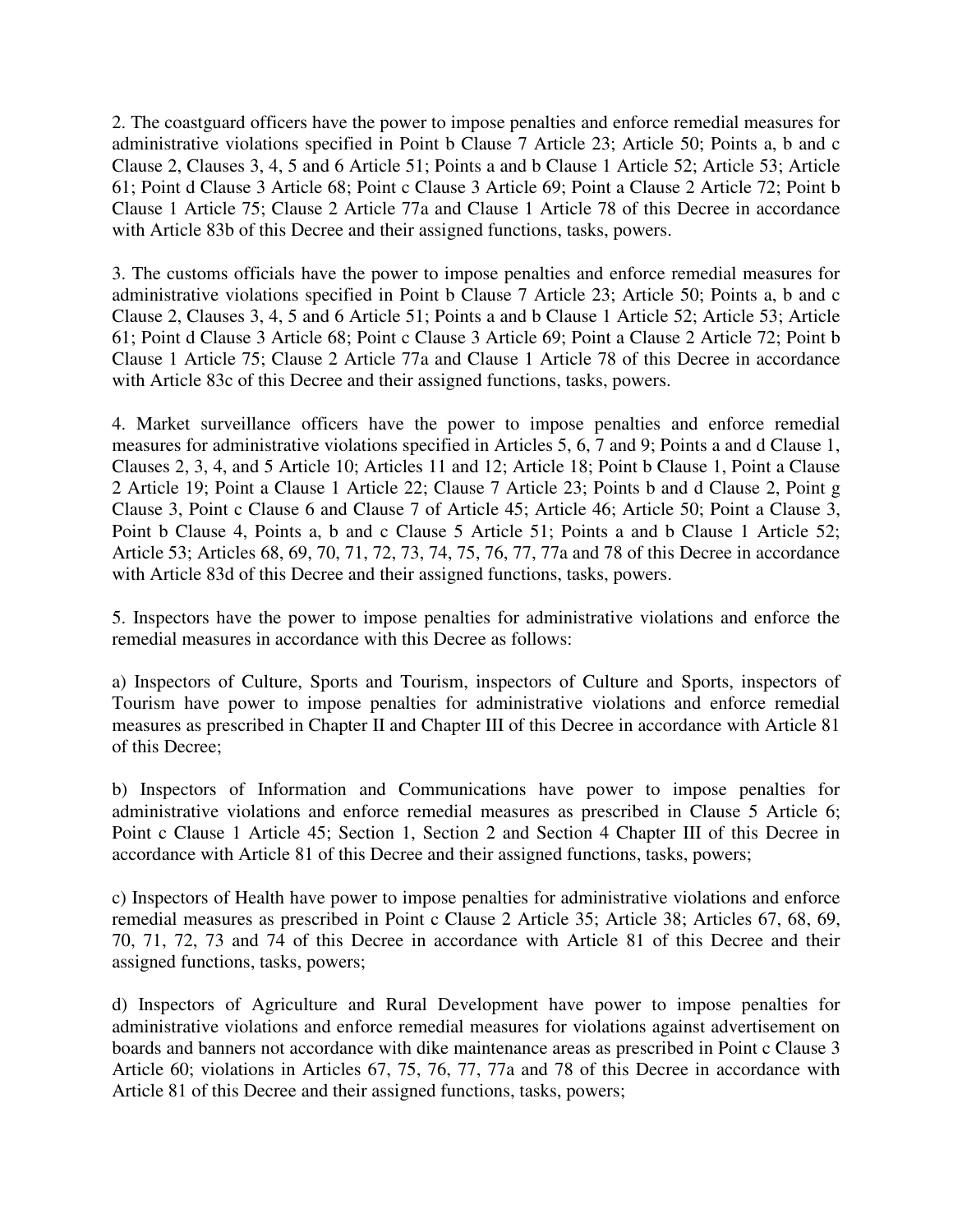dd) Inspectors of Construction have power to impose penalties for administrative violations and enforce remedial measures for violations as prescribed in Clause 3 Article 22; violations of hanging, putting, sticking, painting advertisements on trees at the public specified in Clause 1 Article 51; Clauses 5, 6 and 7 Article 60 of this Decree in accordance with Article 81 of this Decree and their assigned functions, tasks, powers;

e) Inspectors of Transport have power to impose penalties for administrative violations and enforce remedial measures for violations as prescribed in Clause 3 Article 35; failure to obtain a certificate of vehicle registration, certification of vehicle's technical safety specified in Clause 2 Article 36; Point a Clause 1 of Article 39; failure to send reports on tourist travel to competent authorities as prescribed in Point b Clause 1, Clauses 2, 3, 4, 5, Point c and Point d Clause 6 and Clause 7 of Article 48; Point b Clause 2 Article 51; advertisements on boards and banners not in accordance with traffic safety corridor; advertisements obstructing traffic lights; advertisements stretching across traffic roads as prescribed in Point c Clause 3 Article 60; Article 61; Point b Clause 3 Article 66 of this Decree in accordance with Article 81 of this Decree and their assigned functions, tasks, powers;

g) Inspectors of science and technology shall have power to impose penalties for administrative violations and enforce remedial measures for failure to use tools and equipment without certificates of quality measurement standards as prescribed in Clause 2 Article 36 of this Decree in accordance with Article 81 and their assigned functions, tasks, powers;

h) Inspectors of Labor, War Invalids and Social Affairs have power to impose penalties for administrative violations and enforce remedial measures for violations as prescribed in Point c Clause 3, Point d Clause 4 Article 42; Article 38; Point a Clause 3 Article 44 and Article 49 of this Decree in accordance with Article 81 of this Decree and their assigned functions, tasks, powers;

i) Inspectors of Natural Resources and Environment have power to impose penalties for administrative violations and enforce remedial measures for violations as prescribed in Point b Clause 5 Article 23; Point c Clause 3 Article 35; failure to send reports on tourism environment protection to competent authorities as prescribed in Point b Clause 1 Article 48; Point a Clause 1 Article 62 of this Decree in accordance with Article 81 of this Decree and their assigned functions, tasks, powers;

59. Article 83a, 83b, 83c and 83d shall be added as follows:

## **"Article 83a. The power to impose penalties for administrative violations of the Border guard**

1. The border guard soldiers in the performance of their duty are entitled to:

a) Issue warnings;

b) Impose fines of up to VND 500,000.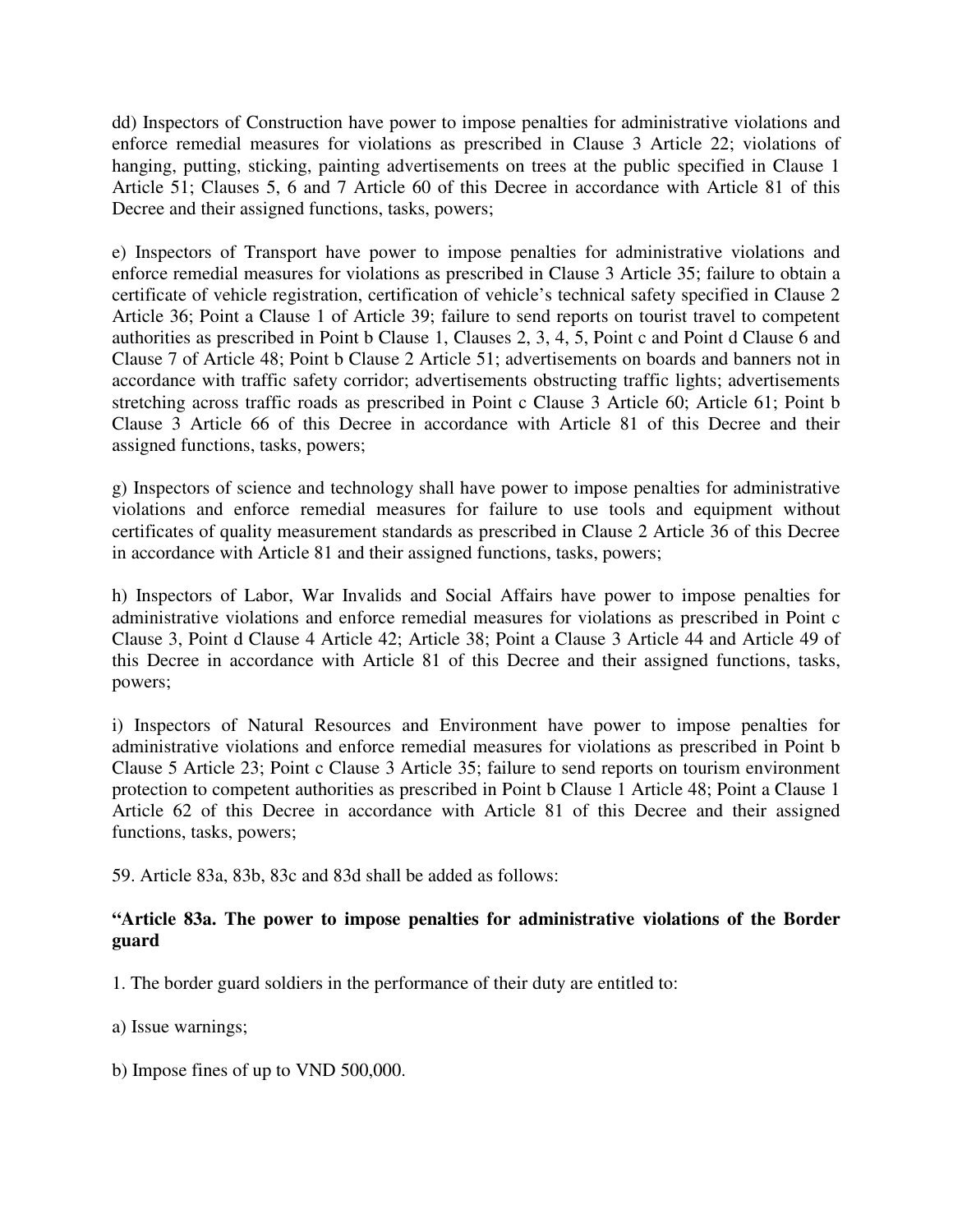2. Team leaders of the persons prescribed in Clause 1 of this Article are entitled to:

a) Issue warnings;

b) Impose fines of up to VND 2.500.000.

3. Captains of border guard stations, leaders of coastal guard teams, commanders of border guard at checkpoints and commanders of border guard at harbor checkpoints are entitled to:

a) Issue warnings;

b) Impose fines of up to VND 10,000,000 for administrative violations pertaining to culture;

c) Confiscate the illegal items, the value of which must not exceed the amount mentioned in Point b of this Clause;

d) To apply remedial measures specified in Points a and dd Clause 1 Article 28 of the Law on Actions against administrative violations and Clauses 1, 2, 3, 4, 5, 6, 7, 8, 9, and 10 Article 2 of this Decree.

4. Captains of provincial border guard command centers, commanders of coastal guard fleets affiliated to the Border Guard Headquarters are entitled to:

a) Issue warnings;

b) Impose fines of up to VND 50,000,000 for administrative violations pertaining to culture;

c) Suspend the license, the practicing certificate, or the operation;

d) Confiscate the illegal items;

dd) Enforce remedial measures specified in Points a and dd Clause 1 Article 28 of the Law on Actions against administrative violations and Clauses 1, 2, 3, 4, 5, 6, 7, 8, 9, and 10 Article 2 of this Decree.

#### **Article 83b. The power to impose penalties for administrative violations of the Coastguard**

1. Coastguard officers in the performance of their duty are entitled to:

a) Issue warnings;

b) Impose fines of up to VND 1.000.000 for administrative violations pertaining to culture.

2. Coastguard team leaders are entitled to:

a) Issue warnings;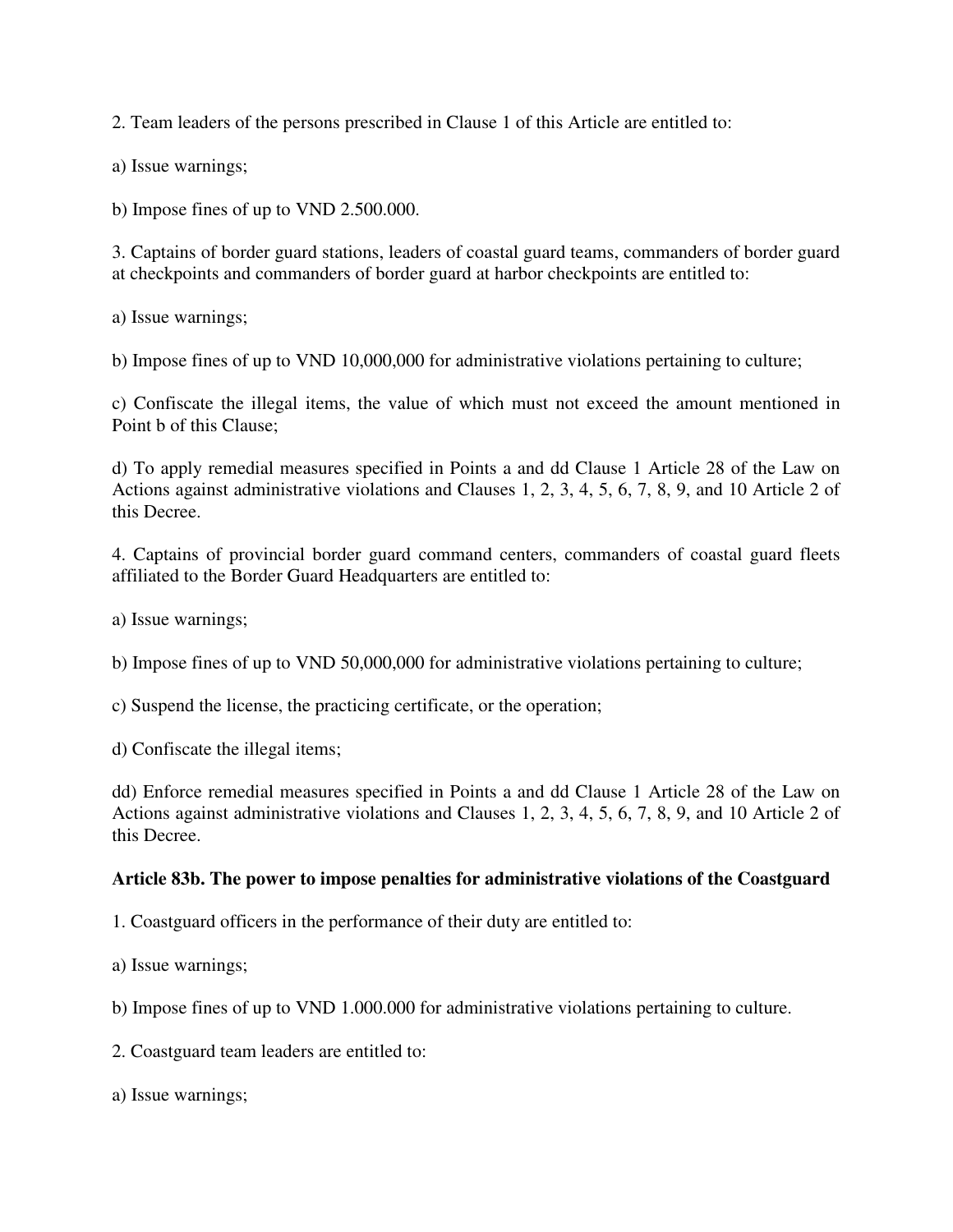b) Impose fines of up to VND 2.500.000 for administrative violations pertaining to culture.

3. Coastguard squad leaders and captains of coastguard stations are entitled to:

a) Issue warnings;

b) Impose fines of up to VND 5.000.000 for administrative violations pertaining to culture;

c) Enforce the remedial measures mentioned in Point a and Point dd Clause 1 Article 28 of the Law on Actions against administrative violations.

4. Commanders of coastguard platoons are entitled to:

a) Issue warnings;

b) Impose fines of up to VND 10,000,000 for administrative violations pertaining to culture;

c) Confiscate the illegal items, the value of which must not exceed the amount mentioned in Point b of this Clause;

d) Enforce remedial measures specified in Points a and dd Clause 1 Article 28 of the Law on Actions against administrative violations and Clauses 1, 2, 3, 4, 5, 6, 7, 8, 9, and 10 Article 2 of this Decree.

5. Commanders of coastguard fleets are entitled to:

a) Issue warnings;

b) Impose fines of up to VND 15,000,000 for administrative violations pertaining to culture;

c) Confiscate the illegal items, the value of which must not exceed the amount mentioned in Point b of this Clause;

d) Enforce remedial measures specified in Points a and dd Clause 1 Article 28 of the Law on Actions against administrative violations and Clauses 1, 2, 3, 4, 5, 6, 7, 8, 9, and 10 Article 2 of this Decree.

7. Commander of Coastguard Headquarters is entitled to:

a) Issue warnings;

b) Impose fines of up to VND 25,000,000 for administrative violations pertaining to culture;

c) Confiscate the illegal items, the value of which must not exceed the amount mentioned in Point b of this Clause;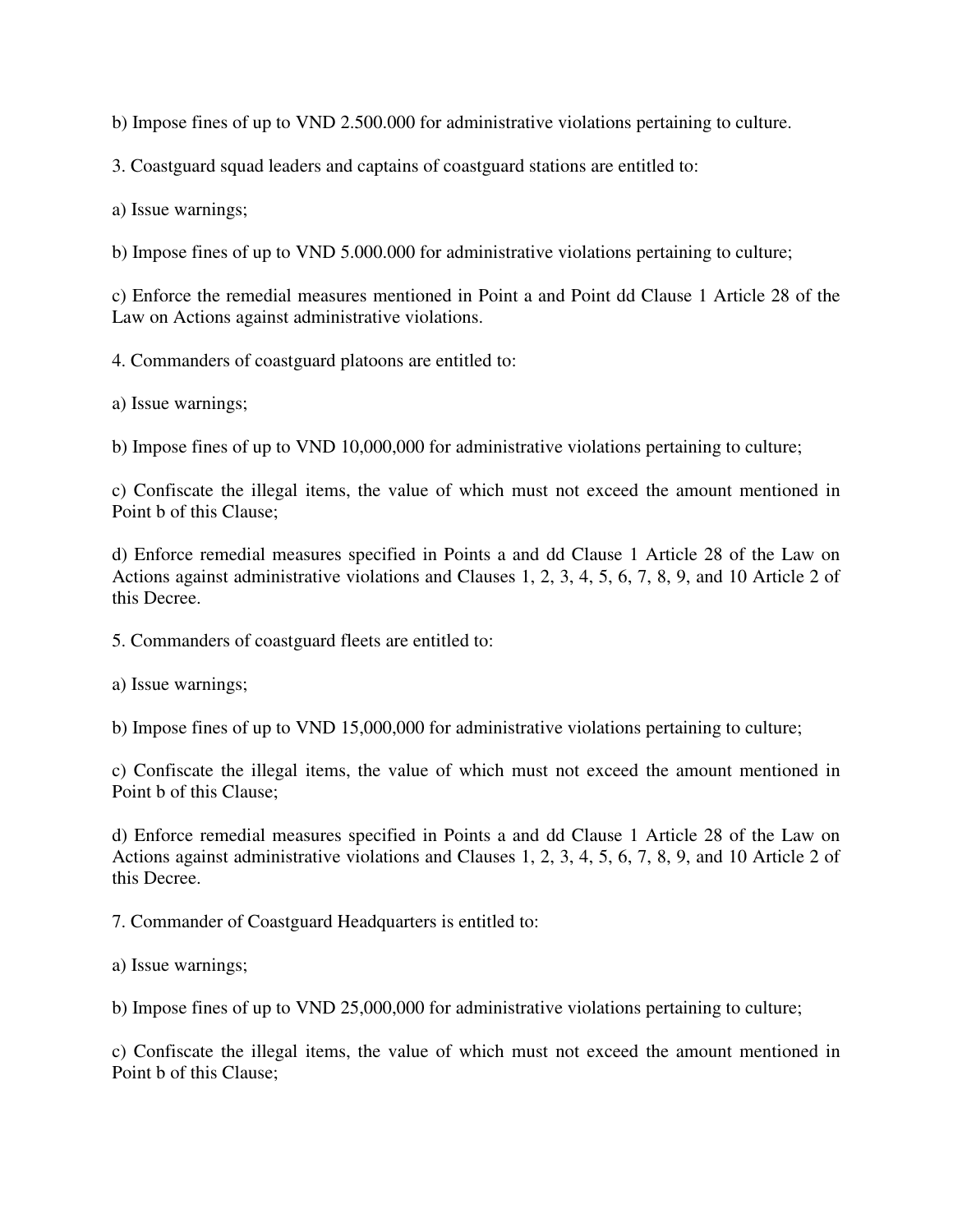d) Enforce remedial measures specified in Points a and dd Clause 1 Article 28 of the Law on Actions against administrative violations and Clauses 1, 2, 3, 4, 5, 6, 7, 8, 9, and 10 Article 2 of this Decree.

7. Commander of Coastguard Headquarters is entitled to:

a) Issue warnings;

b) Impose fines of up to VND 50,000,000 for administrative violations pertaining to culture;

c) Suspend the license, the practicing certificate, or the operation;

d) Confiscate the illegal items;

dd) Enforce remedial measures specified in Points a, b and dd Clause 1 Article 28 of the Law on Actions against administrative violations and Clauses 1, 2, 3, 4, 5, 6, 7, 8, 9, and 10 Article 2 of this Decree.

#### **Article 83b. The power to impose penalties of the customs**

1. Customs officials in the performance of their duty are entitled to:

a) Issue warnings;

b) Impose fines of up to VND 500,000.

2. Team leaders of Sub-department of Customs and Sub-departments of Post-Clearance Inspection are entitled to:

a) Issue warnings;

b) Impose fines of up to VND 5,000,000.

3. Directors of Sub-departments of Customs, Sub-departments of Post-Clearance Inspection, team leaders of Provincial Customs Departments, smuggling prevention team leaders, customs procedures team leaders, leaders of customs control teams at sea and leaders of intellectual property right protection teams of the Smuggling Investigation and Prevention Department of the General Department of Customs are entitled to:

a) Issue warnings;

b) Impose fines of up to VND 25,000,000;

c) Confiscate the illegal items, the value of which must not exceed the amount mentioned in Point b of this Clause;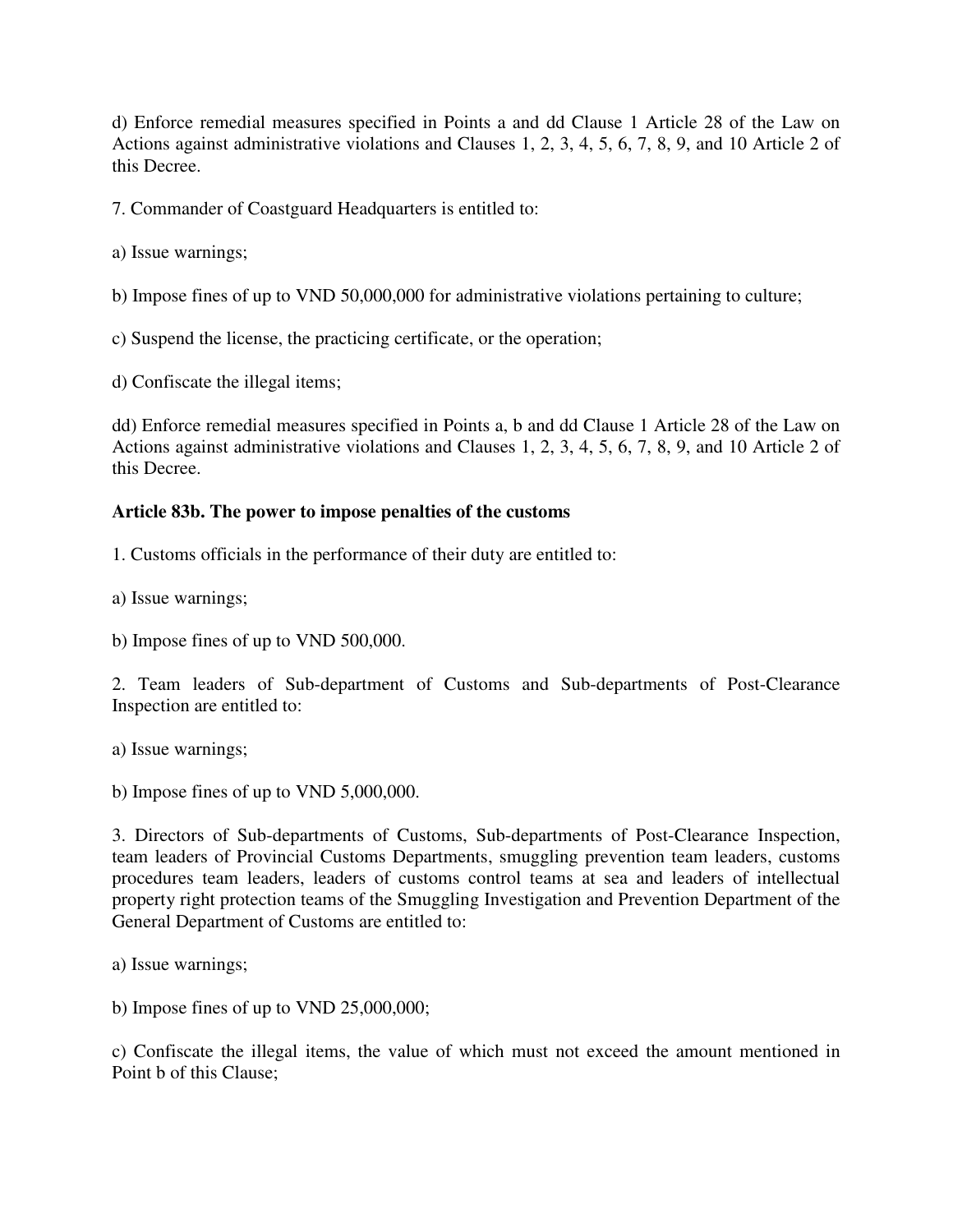d) Enforce remedial measures specified in Points dd and I Clause 1 Article 28 of the Law on Actions against administrative violations and Clauses 1, 2, 3, 4, 5, 6, 7, 8, 9, and 10 Article 2 of this Decree.

4. Director of the Smuggling Investigation Department, Director of the Post-clearance Inspection Department affiliated to the General Department of Customs, Director of Provincial Customs Departments are entitled to:

a) Issue warnings;

b) Impose fines of up to VND 50,000,000;

c) Suspend the license, the practicing certificate, or the operation;

d) Confiscate the illegal items, the value of which must not exceed the amount mentioned in Point b of this Clause;

dd) Enforce remedial measures specified in Points dd and i Clause 1 Article 28 of the Law on Actions against administrative violations and Clauses 1, 2, 3, 4, 5, 6, 7, 8, 9, and 10 Article 2 of this Decree.

5. The Director of the General Department of Customs is entitled to:

a) Issue warnings;

b) Impose fines of up to VND 50,000,000 for administrative violations pertaining to culture;

c) Confiscate the exhibits and means of administrative violations;

d) Enforce remedial measures specified in Points dd and I Clause 1 Article 28 of the Law on Actions against administrative violations and Clauses 1, 2, 3, 4, 5, 6, 7, 8, 9, and 10 Article 2 of this Decree.

## **Article 83d. The power to impose penalties for administrative violations of market surveillance authorities**

1. Market surveillance officials in the performance of their duty are entitled to:

- a) Issue warnings;
- b) Impose fines of up to VND 500,000.

2. Leaders of market surveillance teams are entitled to:

a) Issue warnings;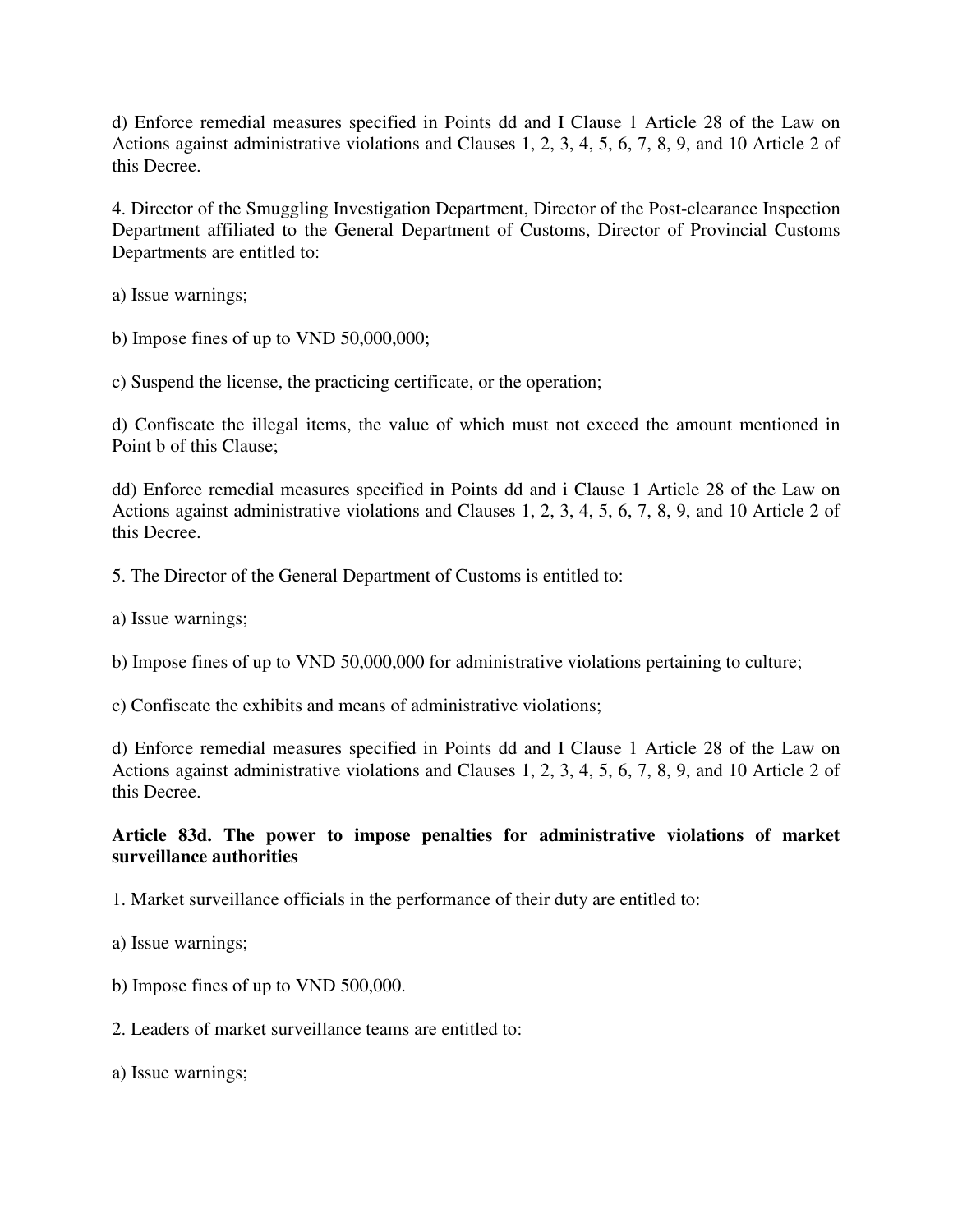b) Impose fines of up to VND 25,000,000;

c) Confiscate the illegal items, the value of which must not exceed the amount mentioned in Point b of this Clause;

d) Enforce remedial measures specified in Points a, dd, e, h and i Clause 1 Article 28 of the Law on Actions against administrative violations and Clauses 1, 2, 3, 4, 5, 6, 7, 8, 9, and 10 Article 2 of this Decree.

3. Director of Market Surveillance Departments of Provincial Departments of Industry and Trade, managers of departments affiliated to Market Surveillance Agency are entitled to:

a) Issue warnings;

b) Impose fines of up to VND 50,000,000;

c) Confiscate the illegal items, the value of which must not exceed the amount mentioned in Point b of this Clause;

d) Suspend the license, the practicing certificate, or the operation;

dd) Enforce remedial measures specified in Points a, dd, e, h and i Clause 1 Article 28 of the Law on Actions against administrative violations and Clauses 1, 2, 3, 4, 5, 6, 7, 8, 9, and 10 Article 2 of this Decree.

4. Director of Market Surveillance Agency is entitled to:

a) Issue warnings;

b) Impose fines of up to VND 50,000,000 for the administrative violations pertaining to culture, sports and tourism; impose fines of up to VND 100.000.000 for the administrative violations pertaining to advertising;

c) Confiscate the exhibits and means of administrative violations;

d) Suspend the license, the practicing certificate, or the operation;

dd) Enforce remedial measures specified in Points a, dd, e, h and i Clause 1 Article 28 of the Law on Actions against administrative violations and Clauses 1, 2, 3, 4, 5, 6, 7, 8, 9, and 10 Article 2 of this Decree."

#### **Article 3. Regulations to be annulled and phrases to be replaced**

1. Point b Clause 1 and Point b Clause 2 Article 10; Point b Clause 4 Article 13; Point c Clause 5 Article 23; Point c Clause 2 Article 24; Clause 2 and Clause 3 Article 38; Point d Clause 1, Point a and Point b Clause 2, Point b Clause 3 Article 42; Point a Clause 7 Article 44; Point a Clause 6